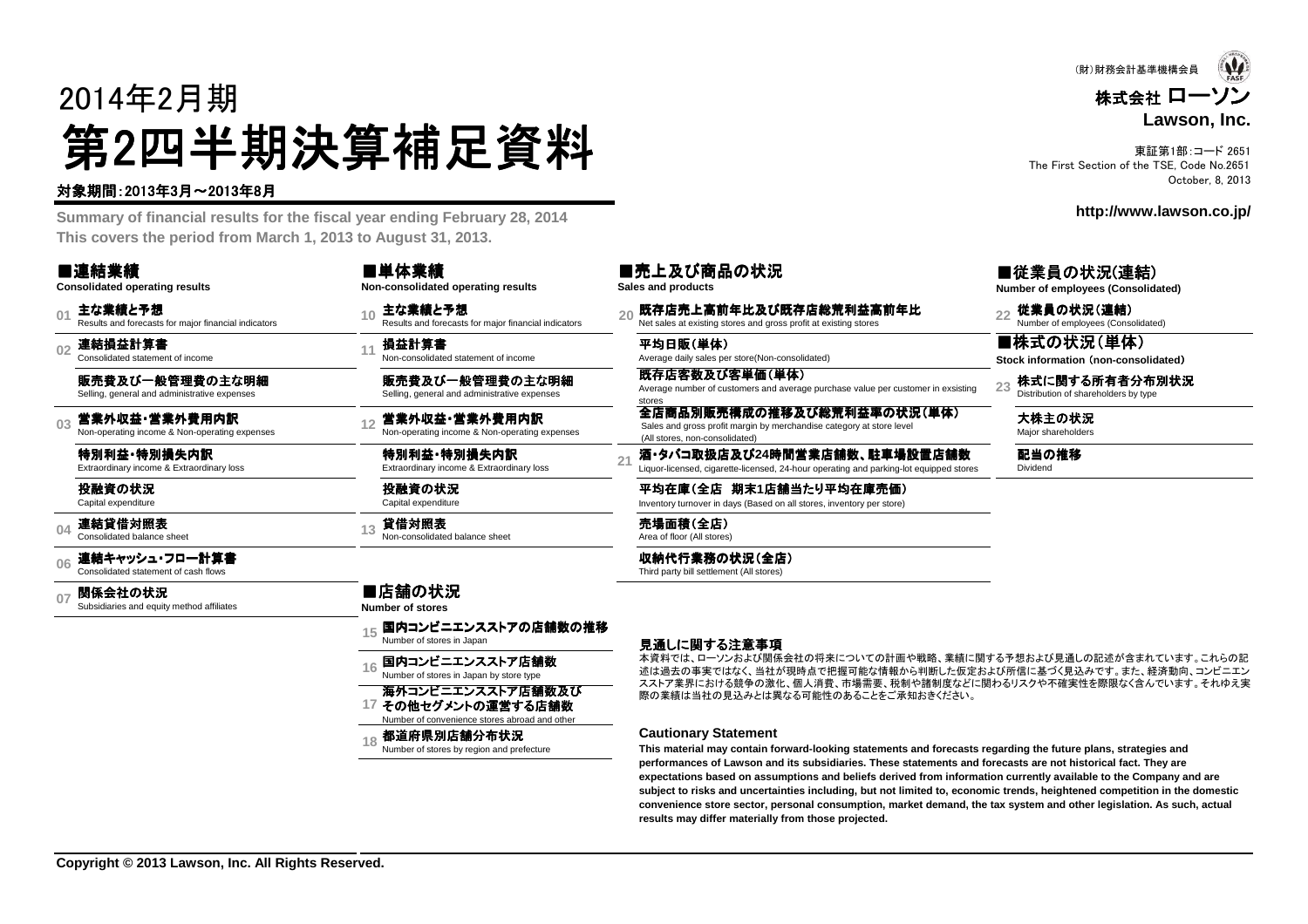### ■主な業績と予想 **Results and forecasts for major financial indicators**

|                                                                                                | 2011年度/FY2011                     |         |                                                            |         | 2012年度/FY2012                     |           |                                   | 2013年度/FY2013 |                                   |         |                                                                                                                                                                                                                                                                   |         |
|------------------------------------------------------------------------------------------------|-----------------------------------|---------|------------------------------------------------------------|---------|-----------------------------------|-----------|-----------------------------------|---------------|-----------------------------------|---------|-------------------------------------------------------------------------------------------------------------------------------------------------------------------------------------------------------------------------------------------------------------------|---------|
|                                                                                                | 第2四半期/1H                          |         | 通期/Full year                                               |         | 第2四半期/1H                          |           | 通期/Full year                      |               | 第2四半期/1H                          |         | 通期計画/Full year (Forecast)                                                                                                                                                                                                                                         |         |
|                                                                                                | 2011.3.1 - 2011.8.31<br>金額/Amount | 前年比/YoY | 2011.3.1 - 2012.2.29<br>金額/Amount                          | 前年比/YoY | 2012.3.1 - 2012.8.31<br>金額/Amount | 前年比/YoY   | 2012.3.1 - 2013.2.28<br>金額/Amount | 前年比/YoY       | 2013.3.1 - 2013.8.31<br>金額/Amount | 前年比/YoY | 2013.3.1 - 2014.2.28<br>金額/Amount                                                                                                                                                                                                                                 | 前年比/YoY |
| チェーン全店売上高(百万円)<br>Net sales of all convenience stores (millions of yen)                        | 916.197                           |         | 109.3% 1.825.809                                           | 108.5%  | 970,956                           |           | 106.0% 1.906.547                  | 104.4%        | 992,776                           | 102.2%  | 1,988,000                                                                                                                                                                                                                                                         | 104.3%  |
| 加盟店売上高(百万円)<br>Net sales of franchise stores (millions of yen)                                 | 827,482                           |         | 111.6% 1,651,693                                           | 110.1%  | 886,747                           |           | 107.2% 1,748,920                  | 105.9%        | 921,967                           | 104.0%  | $\overline{\phantom{m}}$                                                                                                                                                                                                                                          |         |
| 直営店売上高(百万円)<br>Net sales of Company-operated stores (millions of yen)                          | 88,715                            | 92.0%   | 174,115                                                    | 95.0%   | 84,209                            | 94.9%     | 157.627                           | 90.5%         | 70.808                            | 84.1%   |                                                                                                                                                                                                                                                                   |         |
| <b>営業総収入</b> (百万円) <sup>*1</sup> Gross operating revenues (millions of yen)                    | 240,020                           | 108.5%  | 478,957                                                    | 108.5%  | 248.963                           | 103.7%    | 487.445                           | 101.8%        | 248.197                           | 99.7%   | 503,000                                                                                                                                                                                                                                                           | 103.2%  |
| <b>営業利益</b> (百万円) Operating profit (millions of yen)                                           | 32,569                            | 108.0%  | 61,769                                                     | 111.2%  | 34.554                            | 106.1%    | 66.246                            | 107.2%        | 35,624                            | 103.1%  | 70.000                                                                                                                                                                                                                                                            | 105.7%  |
| 経常利益 (百万円) Recurring profit (millions of yen)                                                  | 32,601                            | 109.8%  | 61,728                                                     | 113.1%  | 34,260                            | 105.1%    | 65,926                            | 106.8%        | 35,533                            | 103.7%  | 68,400                                                                                                                                                                                                                                                            | 103.8%  |
| 四半期(当期)純利益 (百万円) Net profit (millions of yen)                                                  | 8,960                             | 72.9%   | 24,885                                                     | 98.0%   | 17,861                            | 199.3%    | 33,182                            | 133.3%        | 19,047                            | 106.6%  | 35,900                                                                                                                                                                                                                                                            | 108.2%  |
| 1株当たり四半期(当期)純利益 (円)*2 Net profit per share (yen)                                               |                                   | 89.72   | 249.17                                                     |         |                                   | 178.82    | 332.20                            |               | 190.67                            |         | 359.36                                                                                                                                                                                                                                                            |         |
| 純資産 (百万円) Net assets (millions of yen)                                                         | 207,681                           |         | 214,662                                                    |         |                                   | 222,814   | 230,181                           |               | 241,978                           |         | $\overline{\phantom{m}}$                                                                                                                                                                                                                                          |         |
| 総資産 (百万円) Total assets (millions of yen)                                                       | 533.209                           |         | 531.453                                                    |         |                                   | 563,270   | 579.809                           |               | 626.195                           |         | $\overline{\phantom{a}}$                                                                                                                                                                                                                                          |         |
| 1株当たり純資産 (円) Net assets per share (yen)                                                        | 2,042.06                          |         | 2,114.00                                                   |         | 2,195.61                          |           | 2.267.17                          |               | 2,371.51                          |         | $\overline{\phantom{0}}$                                                                                                                                                                                                                                          |         |
| 総資産四半期(当期)純利益率 ROA                                                                             |                                   | 1.8%    | 4.9%                                                       |         |                                   | 3.3%      | 6.0%                              |               | 3.2%                              |         | $\!-$                                                                                                                                                                                                                                                             |         |
| 自己資本四半期(当期)純利益率 ROE                                                                            |                                   | 4.4%    | 12.0%                                                      |         |                                   | 8.3%      | 15.2%                             |               | 8.2%                              |         | $\overline{\phantom{a}}$                                                                                                                                                                                                                                          |         |
| 流動比率 Current ratio                                                                             |                                   | 76.6%   | 73.5%                                                      |         |                                   | 75.1%     | 75.2%                             |               | 80.1%                             |         | $\overline{\phantom{m}}$                                                                                                                                                                                                                                          |         |
| 固定比率 Fixed ratio                                                                               |                                   | 174.6%  | 175.8%                                                     |         |                                   | 175.8%    | 176.4%                            |               | 172.9%                            |         | $\overline{\phantom{0}}$                                                                                                                                                                                                                                          |         |
| <b>自己資本比率</b> Shareholder's equity ratio                                                       |                                   | 38.2%   | 39.7%                                                      |         |                                   | 38.9%     | 39.1%                             |               | 37.8%                             |         | $\overline{\phantom{a}}$                                                                                                                                                                                                                                          |         |
| 営業活動によるキャッシュフロー (百万円)<br>Net cash provided by (used in) operating activities (millions of yen) |                                   | 67.891  | 86.356                                                     |         |                                   | 53.321    | 85.188                            |               | 61.744                            |         |                                                                                                                                                                                                                                                                   |         |
| 投資活動によるキャッシュフロー (百万円)<br>Net cash provided by (used in) investing activities (millions of yen) | $-28,499$                         |         | $-52,912$                                                  |         |                                   | $-28,957$ | $-54,196$                         |               | $-29,841$                         |         |                                                                                                                                                                                                                                                                   |         |
| 財務活動によるキャッシュフロー (百万円)<br>Net cash provided by (used in) financing activities (millions of yen) | $-13,284$                         |         | $-27,544$                                                  |         |                                   | $-14,736$ | $-31,979$                         |               | $-19,467$                         |         |                                                                                                                                                                                                                                                                   |         |
| 現金及び現金同等物の期末残高 (百万円)<br>Cash and cash equivalents at end of period (millions of yen)           |                                   | 93,864  | 73,670                                                     |         |                                   | 83,309    | 72,766                            |               | 86,281                            |         |                                                                                                                                                                                                                                                                   |         |
| (注)                                                                                            |                                   |         | *2 通期計画の1株当たり当期純利益に関しては、2013年8月31日現在の期末発行済株式数を用いて算出しております。 |         | <b>Notes</b>                      |           |                                   |               |                                   |         | *1 The gross operating revenues are a sum of total sales of Lawson group stores and commissions from franchised stores.<br>*2 Forecasted net profit per share in the full-year plan is calculated based on the number of outstanding share as of August 31, 2013. |         |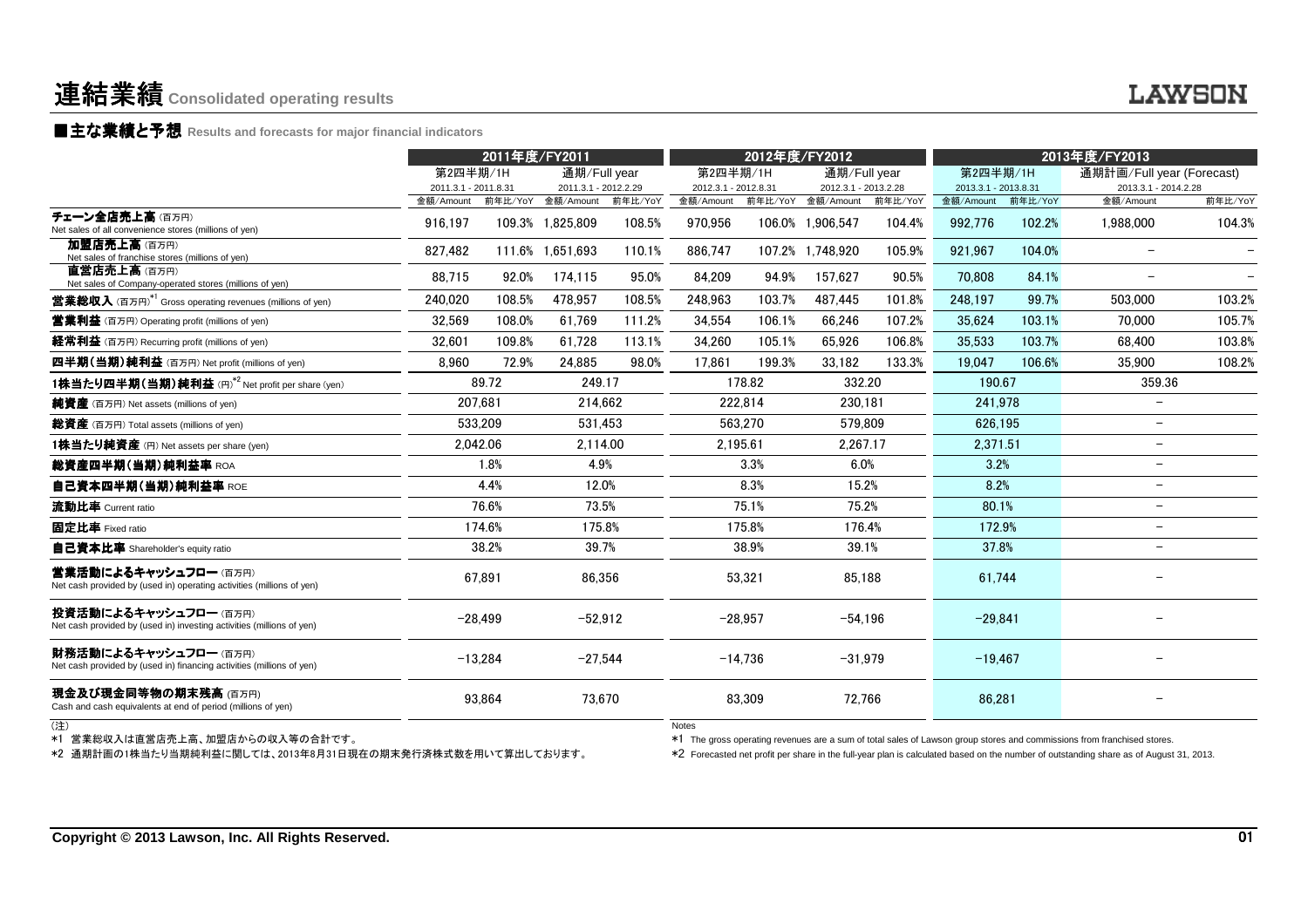### **LAWSON**

| ■連結損益計算書 Consolidated statement of income                 |                 | 2011年度1H             | 2012年度1H             |         | 2013年度1H             |         | 前年増減                |  |
|-----------------------------------------------------------|-----------------|----------------------|----------------------|---------|----------------------|---------|---------------------|--|
|                                                           |                 | 2011.3.1 - 2011.8.31 | 2012.3.1 - 2012.8.31 |         | 2013.3.1 - 2013.8.31 |         | Increase (Decrease) |  |
|                                                           |                 | 百万円/Millions of yen  | 百万円/Millions of yen  | 前年比/YoY | 百万円/Millions of yen  | 前年比/YoY | 百万円/Millions of yen |  |
| A.営業総収入 Gross operating revenues                          | $B + E$         | 240.020              | 248.963              | 103.7%  | 248.197              | 99.7%   | $-766$              |  |
| <b>B.売上高</b> Net sales*1                                  |                 | 104,882              | 100.843              | 96.1%   | 88.286               | 87.5%   | $-12,557$           |  |
| C.売上原価 Cost of goods sold <sup>*2</sup>                   |                 | 78.722               | 75.580               | 96.0%   | 66.451               | 87.9%   | $-9,128$            |  |
| D.売上総利益 Gross profit on sales*3                           | $B - C$         | 26,159               | 25,263               | 96.6%   | 21,834               | 86.4%   | $-3,428$            |  |
| <b>E.営業収入</b> Operating revenues                          | $F + G$         | 135,138              | 148.119              | 109.6%  | 159.910              | 108.0%  | 11,791              |  |
| F.加盟店からの収入 Franchise commission from franchise stores     |                 | 108.217              | 117.183              | 108.3%  | 123,424              | 105.3%  | 6,241               |  |
| G.その他の営業収入 Other                                          |                 | 26.920               | 30.936               | 114.9%  | 36.486               | 117.9%  | 5,549               |  |
| H.営業総利益 Gross operating profit                            | $A - C = D + E$ | 161,298              | 173.382              | 107.5%  | 181,745              | 104.8%  | 8,362               |  |
| I.販売費及び一般管理費 Selling, general and administrative expenses |                 | 128,728              | 138.828              | 107.8%  | 146,120              | 105.3%  | 7,291               |  |
| J.営業利益 Operating profit                                   | $H - I$         | 32,569               | 34.554               | 106.1%  | 35.624               | 103.1%  | 1,070               |  |
| 営業外収益 Non-operating income                                |                 | 1.165                | 925                  | 79.4%   | 1.274                | 137.8%  | 349                 |  |
| 営業外費用 Non-operating expenses                              |                 | 1.133                | 1.219                | 107.6%  | 1.366                | 112.1%  | 146                 |  |
| 経常利益 Recurring profit                                     |                 | 32,601               | 34.260               | 105.1%  | 35.533               | 103.7%  | 1,273               |  |
| 特別利益 Extraordinary gain                                   |                 | 237                  | 309                  | 130.3%  |                      |         | $-309$              |  |
| 特別損失 Extraordinary loss                                   |                 | 15,688               | 3,570                | 22.8%   | 3.456                | 96.8%   | $-114$              |  |
| 税金等調整前四半期純利益 Income before income taxes                   |                 | 17.150               | 30.998               | 180.7%  | 32.077               | 103.5%  | 1,078               |  |
| 法人税、住民税及び事業税 Income taxes - current                       |                 | 11,075               | 12.085               | 109.1%  | 13.414               | 111.0%  | 1,328               |  |
| 法人税等調整額 Deferred income taxes                             |                 | $-3,355$             | 939                  |         | $-424$               |         | $-1,363$            |  |
| 少数株主損益調整前四半期純利益 Income before minority interests          |                 | 9.431                | 17,974               | 190.6%  | 19,087               | 106.2%  | 1,112               |  |
| 少数株主利益 Minority interests in net profit                   |                 | 470                  | 112                  | 24.0%   | 39                   | 34.8%   | $-73$               |  |
| 四半期純利益 Net profit                                         |                 | 8,960                | 17,861               | 199.3%  | 19.047               | 106.6%  | 1,186               |  |
|                                                           |                 |                      |                      |         |                      |         |                     |  |

■販売費及び一般管理費の主な明細 **Selling, general and administrative expenses**

|                                                          | 2011年度1H             | 2012年度1H                                                      |         | 2013年度1H             |        | 前年増減                |
|----------------------------------------------------------|----------------------|---------------------------------------------------------------|---------|----------------------|--------|---------------------|
|                                                          | 2011.3.1 - 2011.8.31 | 2012.3.1 - 2012.8.31                                          |         | 2013.3.1 - 2013.8.31 |        | Increase (Decrease) |
|                                                          | 百万円/Millions of yen  | 百万円/Millions of yen                                           | 前年比/YoY | 百万円/Millions of yen  | 前年比YoY | 百万円/Millions of yen |
| 地代家賃 Rents                                               | 38,558               | 41.373                                                        | 107.3%  | 44.241               | 106.9% | 2.868               |
| 人件費 Personal expenses                                    | 29.859               | 30.477                                                        | 102.1%  | 29.872               | 98.0%  | $-604$              |
| 動産リース料 Equipment leasing charges                         | 4.365                | 3.140                                                         | 71.9%   | 2.294                | 73.1%  | $-845$              |
| 有形固定資産減価償却費 Depreciation of property and store equipment | 13.483               | 15.935                                                        | 118.2%  | 17.866               | 112.1% | 1,931               |
| 広告宣伝費 Advertising and promotional expenses               | 6.861                | 8.903                                                         | 129.8%  | 10.198               | 114.5% | 1,295               |
| その他 Other                                                | 35,599               | 38.998                                                        | 109.5%  | 41.645               | 106.8% | 2,647               |
| 合計 Total                                                 | 128.728              | 138.828                                                       | 107.8%  | 146.120              | 105.3% | 7.291               |
| (注)                                                      |                      | Notes                                                         |         |                      |        |                     |
| *1 「売上高」は、直営店売上高及びEコマース売上高の合計です。                         |                      | *1 Net sales of Company-owned stores and e-commerce business. |         |                      |        |                     |

\*2 「売上原価」は、商品売上原価です。

\*3 「売上総利益」は、商品売上総利益です。

\*2 Cost of goods sold.

\*3 Gross profit on goods sales.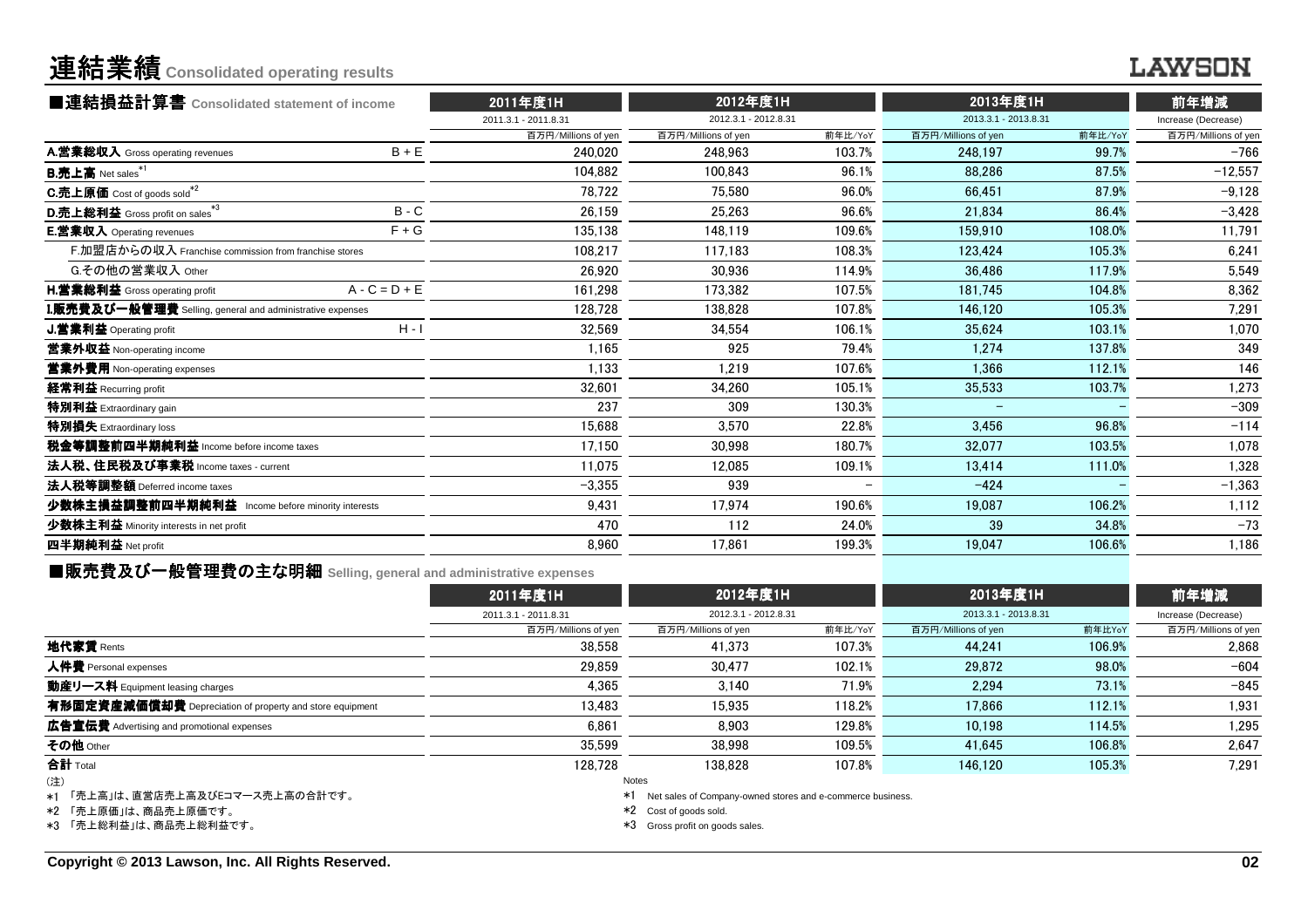| ■営業外収益·営業外費用内訳                                           | 2011年度1H             | 2012年度1H             | 2013年度1H                                                                                          | 前年増減                |                                  |
|----------------------------------------------------------|----------------------|----------------------|---------------------------------------------------------------------------------------------------|---------------------|----------------------------------|
| Non-operating income & Non-operating expenses            | 2011.3.1 - 2011.8.31 | 2012.3.1 - 2012.8.31 | 2013.3.1 - 2013.8.31                                                                              | Increase (Decrease) |                                  |
|                                                          | 百万円/Millions of yen  | 百万円/Millions of yen  | 百万円/Millions of yen                                                                               | 百万円/Millions of yen |                                  |
| 受取利息 Interest received                                   | 326                  | 360                  | 406                                                                                               | 46                  |                                  |
| 違約金収入 Penalty income                                     | 22                   | 31                   | 45                                                                                                | 14                  |                                  |
| 受取補償金 Compensation income                                | 197                  | 82                   | 237                                                                                               | 154                 |                                  |
| 持分法による投資利益 Equity in earnings of affiliates              | 128                  | 157                  | 145                                                                                               | $-12$               |                                  |
| その他 Other                                                | 490                  | 293                  | 440                                                                                               | 146                 |                                  |
| 営業外収益計 Non-operating income                              | 1,165                | 925                  | 1,274                                                                                             | 349                 |                                  |
| 支払利息 Interest expense                                    | 541                  | 602                  | 649                                                                                               | 47                  |                                  |
| リース解約損 Loss on cancellation of store lease contract      | 211                  | 236                  | 404                                                                                               | 168                 |                                  |
| その他 Other                                                | 380                  | 379                  | 311                                                                                               | -68                 |                                  |
| 営業外費用計 Non-operating expenses                            | 1,133                | 1,219                | 1,366                                                                                             | 146                 |                                  |
| ■特別利益·特別損失内訳                                             | 2011年度1H             | 2012年度1H             | 2013年度1H                                                                                          | 前年増減                |                                  |
| Extraordinary gain & extraordinary loss                  | 2011.3.1 - 2011.8.31 | 2012.3.1 - 2012.8.31 | 2013.3.1 - 2013.8.31                                                                              | Increase (Decrease) |                                  |
|                                                          | 百万円/Millions of yen  | 百万円/Millions of yen  | 百万円/Millions of yen                                                                               | 百万円/Millions of yen |                                  |
| <b>投資有価証券売却益</b> Gain on sales of investment securities  |                      | 145                  |                                                                                                   | $-145$              |                                  |
| 負ののれん発生益 Gain on negative goodwill                       | 184                  | 153                  |                                                                                                   | $-153$              |                                  |
| その他 Other                                                | 53                   | 10                   |                                                                                                   | $-10$               |                                  |
| <b>特別利益計</b> Extraordinary gain                          | 237                  | 309                  |                                                                                                   | $-309$              |                                  |
| 固定資産除却損 Loss on retirement of noncurrent assets          | 1,295                | 664                  | 1,241                                                                                             | 577                 |                                  |
| 減損損失 Loss on impairment of long-lived assets             | 2,574                | 2.700                | 1.815                                                                                             | $-884$              |                                  |
| その他 <sub>Other</sub>                                     | 11,818               | 205                  | 399                                                                                               | 193                 |                                  |
| 特別損失計 Extraordinary loss                                 | 15,688               | 3,570                | 3,456                                                                                             | $-114$              |                                  |
| ■投融資の状況                                                  | 2011年度1H             | 2012年度1H             | 2013年度1H                                                                                          | 前年増減                | 2013年度計画                         |
| Capital expenditure                                      | 2011.3.1 - 2011.8.31 | 2012.3.1 - 2012.8.31 | 2013.3.1 - 2013.8.31                                                                              | Increase (Decrease) | Forecasts / 2013.3.1 - 2014.2.28 |
|                                                          | 百万円/Millions of yen  | 百万円/Millions of yen  | 百万円/Millions of yen                                                                               | 百万円/Millions of yen | 百万円/Millions of yer              |
| 新店投資 New store investments                               | 9.880                | 18.694               | 16.056                                                                                            | $-2.638$            | 33,500                           |
| 既存店投資 Existing store investments                         | 4,804                | 3,989                | 3,583                                                                                             | $-406$              | 12,000                           |
| システム関連投資 IT-related investments                          | 3,774                | 2,743                | 2,475                                                                                             | $-268$              | 7,500                            |
| その他 Other                                                | 428                  | 1.348                | 1.041                                                                                             | $-307$              | 5.000                            |
| 投資小計 Subtotal                                            | 18.886               | 26.776               | 23.156                                                                                            | $-3,620$            | 58,000                           |
| 出資•融資 Investments and advances                           | 9,212                | 380                  | 4,685                                                                                             | 4,305               | 7,000                            |
| <u>リース Leases *</u>                                      | 11,182               | 11,232               | 12,631                                                                                            | 1,399               | 31,000                           |
| 合計 Total                                                 | 39,280               | 38,389               | 40,473                                                                                            | 2,084               | 96,000                           |
| 有形固定資産減価償却費 Depreciation of property and store equipment | 13,483               | 15,935               | 17,866                                                                                            | 1,931               | 39,100                           |
| <b>無形固定資産償却費</b> Amortization of intangible assets       | 4,424                | 4,889                | 4,942                                                                                             | 53                  | 10,300                           |
| 減価償却費計 Total depreciation and amortization               | 17.907               | 20.825<br>Notes      | 22.809                                                                                            | 1.984               | 49.400                           |
| * 2013年度のリース債務の返済による支出は8,194百万円です。                       |                      |                      | * The amount of repayments of lease obligations (consolidated) is 8,194 million of yen in FY2013. |                     |                                  |

**Copyright © 2013 Lawson, Inc. All Rights Reserved.**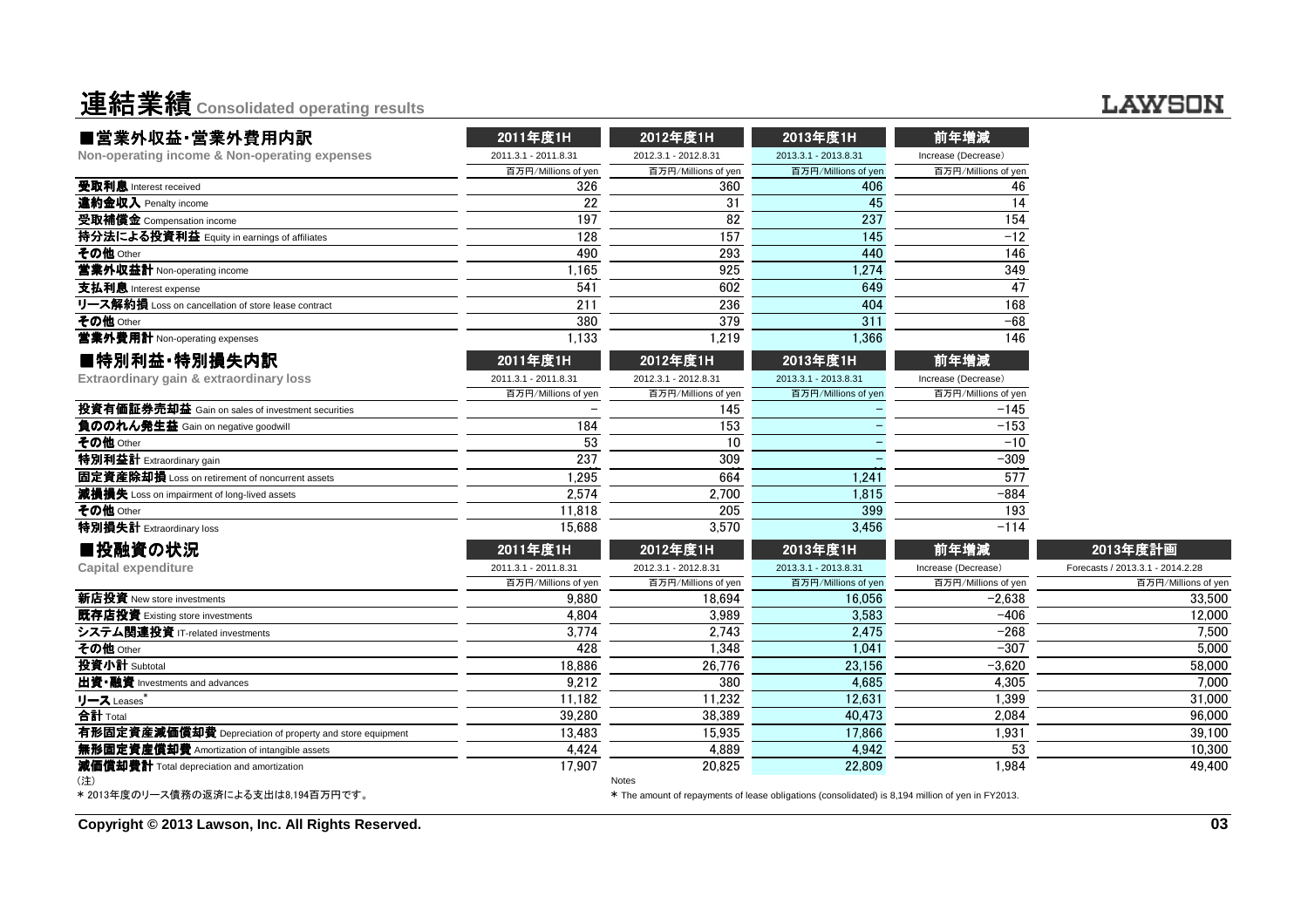#### **LAWSON**

#### ■連結貸借対照表 Consolidated balance sheet

|                                                                            | 2011年度<br>(2012年2月29日現在) | 2012年度<br>(2013年2月28日現在) | 2013年度第2四半期<br>(2013年8月31日現在) | 2012年度末からの増減                       |
|----------------------------------------------------------------------------|--------------------------|--------------------------|-------------------------------|------------------------------------|
|                                                                            | FY2011 (As of 2012.2.29) | FY2012 (As of 2013.2.28) | FY2013 (As of 2013.8.31)      | Increase (Decrease) from 2013.2.28 |
| [資産の部 Assets]                                                              | 百万円/Millions of yen      | 百万円/Millions of yen      | 百万円/Millions of yen           | 百万円/Millions of yen                |
| 流動資産 Current assets                                                        | 160.157                  | 180.296                  | 216,587                       | 36.290                             |
| 現金及び預金 Cash and deposits                                                   | 79,074                   | 84.770                   | 100.285                       | 15.515                             |
| 加盟店貸勘定 Accounts receivable - due from franchised stores                    | 19,521                   | 25,374                   | 27,121                        | 1,747                              |
| 商品 Merchandise inventories                                                 | 8.075                    | 8.963                    | 9.029                         | 66                                 |
| 前払費用 Prepaid expenses                                                      | 8,110                    | 8,793                    | 10,042                        | 1,249                              |
| 未収入金 Accounts receivable - other                                           | 32,645                   | 46.008                   | 57.163                        | 11,154                             |
| 繰延税金資産 Deferred tax assets                                                 | 4,800                    | 4,656                    | 4,393                         | $-263$                             |
| その他 Other                                                                  | 8.079                    | 3.011                    | 10.393                        | 7,382                              |
| 貸倒引当金 Allowance for doubtful accounts                                      | $-149$                   | $-1.281$                 | $-1.842$                      | $-561$                             |
| 固定資産 Non-current assets                                                    | 371,295                  | 399,513                  | 409.608                       | 10,095                             |
| 有形固定資産 Property, plant and equipment                                       | 183.835                  | 209.138                  | 219.724                       | 10,585                             |
| ・建物及び構築物 Buildings and structures                                          | 107,061                  | 118,372                  | 125,164                       | 6,792                              |
| ・車両運搬具及び工具器具備品 Vehicles, tools, furniture and fixtures                     | 14.013                   | 14,761                   | 13.775                        | $-985$                             |
| ・リース資産 Lease assets                                                        | 54,137                   | 65.799                   | 70.917                        | 5,118                              |
| •その他 Other                                                                 | 8.622                    | 10.205                   | 9.866                         | $-339$                             |
| 無形固定資産 Intangible assets                                                   | 38.977                   | 34.089                   | 32.014                        | $-2,074$                           |
| 投資その他の資産 Investments and other assets                                      | 148.483                  | 156,285                  | 157,869                       | 1,584                              |
| ・長期貸付金 Long-term loans receivable                                          | 32,138                   | 34,580                   | 33.320                        | $-1,260$                           |
| •差入保証金 Lease deposits                                                      | 83.665                   | 86.109                   | 85.925                        | $-183$                             |
| •繰延税金資産 Deferred tax assets                                                | 16,870                   | 16,215                   | 17,037                        | 821                                |
| •その他 Other                                                                 | 31.659                   | 20.596                   | 22.694                        | 2,097                              |
| • 貸倒引当金 Allowance for doubtful accounts                                    | $-15,851$                | $-1,217$                 | $-1,107$                      | 109                                |
| 資産合計 Total Assets                                                          | 531,453                  | 579.809                  | 626.195                       | 46,385                             |
| 有形固定資産の減価償却累計額<br>Accumulated depreciation of property and store equipment | 180,425                  | 207,651                  | 221,865                       | 14,213                             |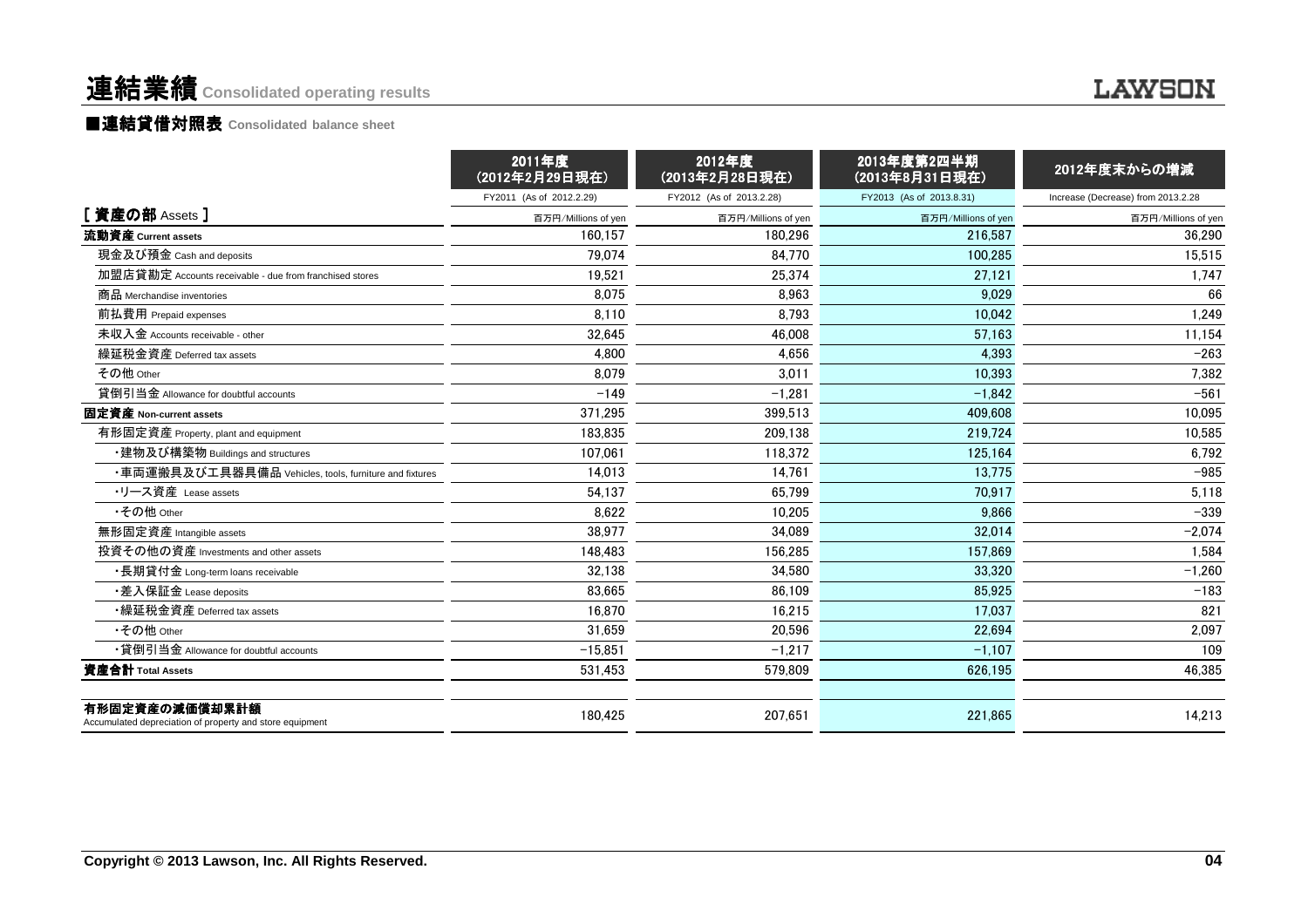|                                                                                             | 2011年度<br>(2012年2月29日現在) | 2012年度<br>(2013年2月28日現在) | 2013年度第2四半期<br>(2013年8月31日現在) | 2012年度末からの増減                       |
|---------------------------------------------------------------------------------------------|--------------------------|--------------------------|-------------------------------|------------------------------------|
|                                                                                             | FY2011 (As of 2012.2.29) | FY2012 (As of 2013.2.28) | FY2013 (As of 2013.8.31)      | Increase (Decrease) from 2013.2.28 |
| [負債の部 Liabilities]                                                                          | 百万円/Millions of yen      | 百万円/Millions of yen      | 百万円/Millions of yen           | 百万円/Millions of yen                |
| 流動負債 Current liabilities                                                                    | 217.978                  | 239.794                  | 270.251                       | 30.457                             |
| 買掛金 Accounts payable - trade                                                                | 88,262                   | 87,187                   | 108,435                       | 21,247                             |
| 加盟店借勘定 Accounts payable - due to franchised stores                                          | 1.390                    | 1.403                    | 1.695                         | 291                                |
| リース債務 Lease obligations                                                                     | 11,223                   | 14,489                   | 15.715                        | 1,226                              |
| 未払金 Accounts payable-other                                                                  | 17,541                   | 26,105                   | 37,826                        | 11,720                             |
| 未払法人税等 Income taxes payable                                                                 | 15,305                   | 14,474                   | 13.494                        | $-980$                             |
| 預り金 Deposits payable                                                                        | 75,004                   | 87,529                   | 84,629                        | $-2,899$                           |
| 賞与引当金 Provision for bonuses                                                                 | 3.204                    | 2.544                    | 1.980                         | $-563$                             |
| ポイント引当金 Provision for point card certificates                                               | 701                      | 215                      | 162                           | $-52$                              |
| その他 Other                                                                                   | 5,345                    | 5,844                    | 6,310                         | 466                                |
| 固定負債 Non-current liabilities                                                                | 98.812                   | 109,833                  | 113,965                       | 4,131                              |
| 長期リース債務 Long-term lease obligations                                                         | 37,902                   | 47,207                   | 51,546                        | 4,339                              |
| 退職給付引当金 Liability for employees' retirement benefits                                        | 8.745                    | 9.898                    | 10.503                        | 604                                |
| 役員退職慰労引当金<br>Allowance for retirement benefits to executive officers and corporate auditors | 308                      | 332                      | 368                           | 36                                 |
| 長期預り保証金 Long-term guarantee deposits                                                        | 35,735                   | 34.804                   | 33.324                        | $-1,480$                           |
| 資産除去債務 Asset retirement obligations                                                         | 15,161                   | 16,682                   | 17,368                        | 685                                |
| その他 Other                                                                                   | 960                      | 907                      | 854                           | $-53$                              |
| 負債合計 Total liabilities                                                                      | 316,791                  | 349,627                  | 384,216                       | 34,589                             |
| [ 純資産の部 Net assets ]                                                                        |                          |                          |                               |                                    |
| 株主資本 Shareholders' equity                                                                   | 211,835                  | 225,785                  | 234,877                       | 9,092                              |
| 資本金 Common stock                                                                            | 58.506                   | 58.506                   | 58.506                        |                                    |
| 資本剰余金 Additional paid-in capital                                                            | 47.707                   | 47,718                   | 47,731                        | 12                                 |
| 利益剰余金 Retained earnings                                                                     | 107.249                  | 121.154                  | 130.212                       | 9,058                              |
| 自己株式 Treasury stock                                                                         | $-1,627$                 | $-1,593$                 | $-1,572$                      | 20                                 |
| その他の包括利益累計額 Accumulated other comprehensive income                                          | $-680$                   | 690                      | 2,035                         | 1,344                              |
| その他有価証券評価差額金<br>Net unrealized gain (loss) on available-for-sale securities                 | $-11$                    | 78                       | $-170$                        | $-248$                             |
| 土地再評価差額金 Revaluation reserve for land                                                       | $-567$                   | $-567$                   | $-567$                        |                                    |
| 為替換算調整勘定 Foreign currency translation adjustments                                           | $-101$                   | 1,179                    | 2,772                         | 1,592                              |
| 新株予約権 Subscription rights to shares                                                         | 442                      | 427                      | 571                           | 144                                |
| 少数株主持分 Minority interests                                                                   | 3,064                    | 3,279                    | 4,494                         | 1,215                              |
| 純資産合計 Net assets                                                                            | 214,662                  | 230,181                  | 241,978                       | 11,796                             |
| 負債純資産合計 Liabilities and net assets                                                          | 531,453                  | 579,809                  | 626,195                       | 46,385                             |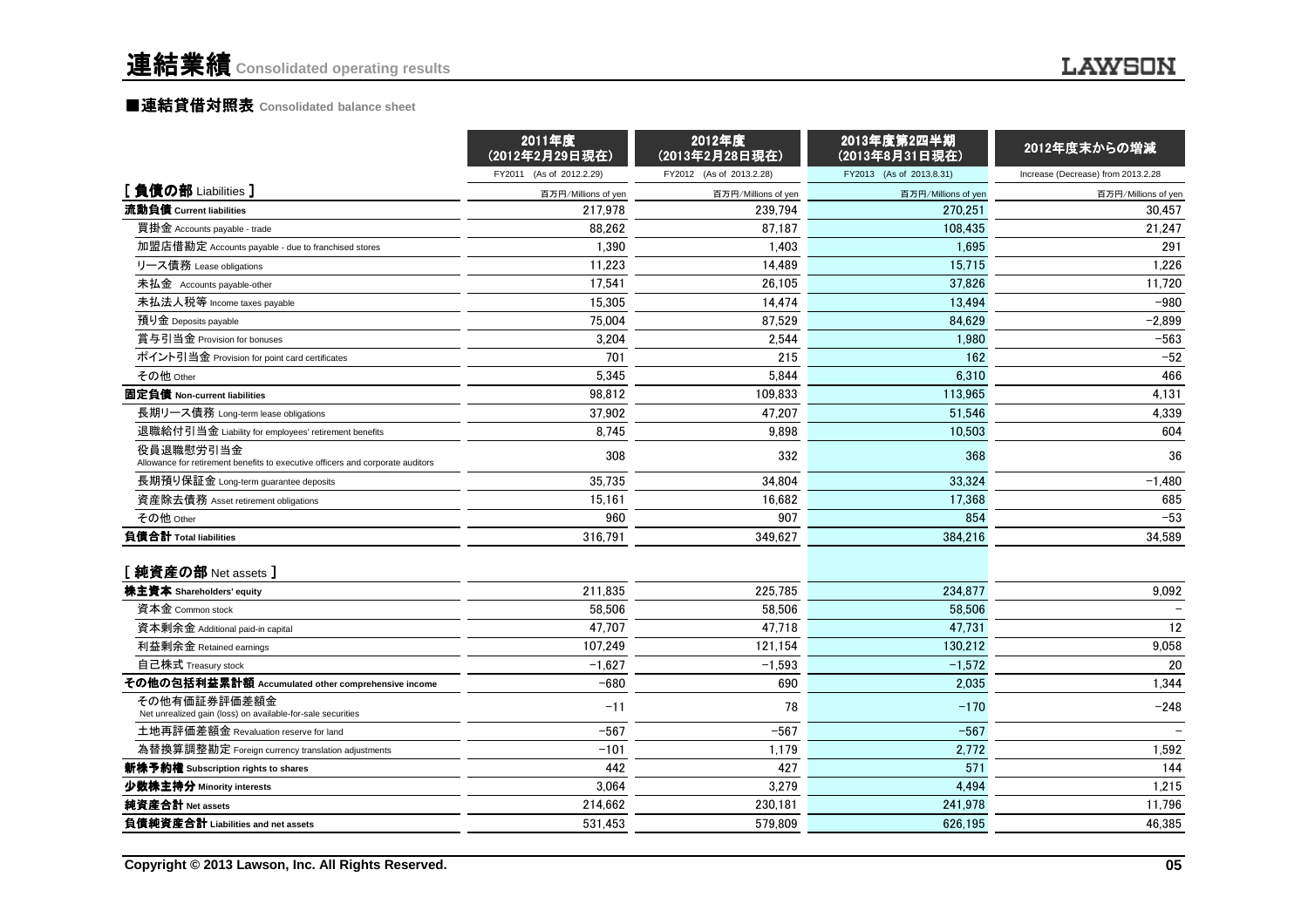## ■連結キャッシュ・フロー計算書 Consolidated statement of cash flows<br>————————————————————

|                                                                                                                           | 2011年度1H<br>2011年度1H |                      | 2013年度1H             | 前年増減                |  |
|---------------------------------------------------------------------------------------------------------------------------|----------------------|----------------------|----------------------|---------------------|--|
| Ⅰ.営業活動によるキャッシュ・フロー                                                                                                        | 2011.3.1 - 2011.8.31 | 2012.3.1 - 2012.8.31 | 2013.3.1 - 2013.8.31 | Increase (Decrease) |  |
| I. Net cash provided by (used in) operating activities                                                                    | 百万円/Millions of yen  | 百万円/Millions of yen  | 百万円/Millions of yen  | 百万円/Millions of yen |  |
| <b>税金等調整前四半期純利益</b> Income before income taxes                                                                            | 17.150               | 30.998               | 32.077               | 1.078               |  |
| 減価償却費 Depreciation and amortization                                                                                       | 17,907               | 20.825               | 22,809               | 1,983               |  |
| 減損損失 Impairment loss                                                                                                      | 2.574                | 2,700                | 1,815                | $-884$              |  |
| 売上債権の増減額(マイナスは増加)<br>Decrease (increase) in notes and accounts receivable                                                 | 1,115                | 415                  | $-1,645$             | $-2,060$            |  |
| 仕入債務の増減額(マイナスは減少)<br>Increase (decrease) in notes and accounts payable                                                    | 19,523               | 17,885               | 19,966               | 2,080               |  |
| 未払金の増減額(マイナスは減少) Increase (decrease) in accounts payable - other                                                          | 198                  | 1,374                | 11,343               | 9,969               |  |
| 預り金の増減額(マイナスは減少) Increase (decrease) in deposits payable                                                                  | 16.280               | 1,363                | $-2,904$             | $-4,267$            |  |
| 災害損失の支払額 Payments for loss on disaster                                                                                    | $-2,473$             |                      |                      |                     |  |
| 法人税等の支払額 Income taxes paid                                                                                                | $-10,068$            | $-14,456$            | $-13,950$            | 505                 |  |
| その他 Other - net                                                                                                           | 5,682                | $-7,785$             | $-7,766$             | 18                  |  |
| 営業活動によるキャッシュ・フロー Net cash provided by (used in) operating activities                                                      | 67,891               | 53,321               | 61,744               | 8,423               |  |
| Ⅱ.投資活動によるキャッシュ・フロー<br>II. Net cash provided by (used in) investing activities<br>定期預金の預入による支出 Payments into time deposits | $-10.100$            | $-11.900$            | $-14,000$            | $-2.099$            |  |
| 定期預金の払戻による収入 Proceeds from withdrawal of time deposits                                                                    | 9.700                | 10,100               | 12,000               | 1,899               |  |
| 関係会社株式の取得による支出 Increase in advances to associated company                                                                 | $-5,743$             | $-625$               | $-3.155$             | $-2,530$            |  |
| 有形固定資産の取得による支出 Purchase of property, plant and equipment                                                                  | $-12.919$            | $-20.130$            | $-16.984$            | 3,146               |  |
| 無形固定資産の取得による支出 Purchase of intangible assets                                                                              | $-3,744$             | $-2,589$             | $-2,240$             | 349                 |  |
| 差入保証金の増減額(純額) Increase(decrease) in lease deposit - net                                                                   | $-1.273$             | $-1.431$             | 214                  | 1,646               |  |
| その他 Other - net                                                                                                           | $-4,418$             | $-2.380$             | $-5.676$             | $-3,295$            |  |
| 投資活動によるキャッシュ・フロー Net cash provided by (used in) investing activities                                                      | $-28,499$            | $-28,957$            | $-29,841$            | $-884$              |  |
| Ⅲ.財務活動によるキャッシュ・フロー<br>III. Net cash provided by (used in) financing activities                                            |                      |                      |                      |                     |  |
| 短期借入金の純増減額 Net increase (decrease) in short-term loans payable                                                            |                      | 1,128                | $-1,443$             | $-2,572$            |  |
| リース債務の返済による支出 Repayments of lease obligations                                                                             | $-4.762$             | $-6.578$             | $-8.194$             | $-1,615$            |  |
| 配当金の支払額 Cash dividends paid                                                                                               | -8.488               | $-9.289$             | $-9.989$             | $-700$              |  |
| その他 Other - net                                                                                                           | $-32$                | $\overline{2}$       | 160                  | 157                 |  |
| 財務活動によるキャッシュ・フロー Net cash provided by (used in) financing activities                                                      | $-13.284$            | $-14,736$            | $-19,467$            | $-4,730$            |  |
| IV.現金及び現金同等物の期末残高<br>IV. Cash and cash equivalents at end of period                                                       | 93,864               | 83,309               | 86,281               | 2,971               |  |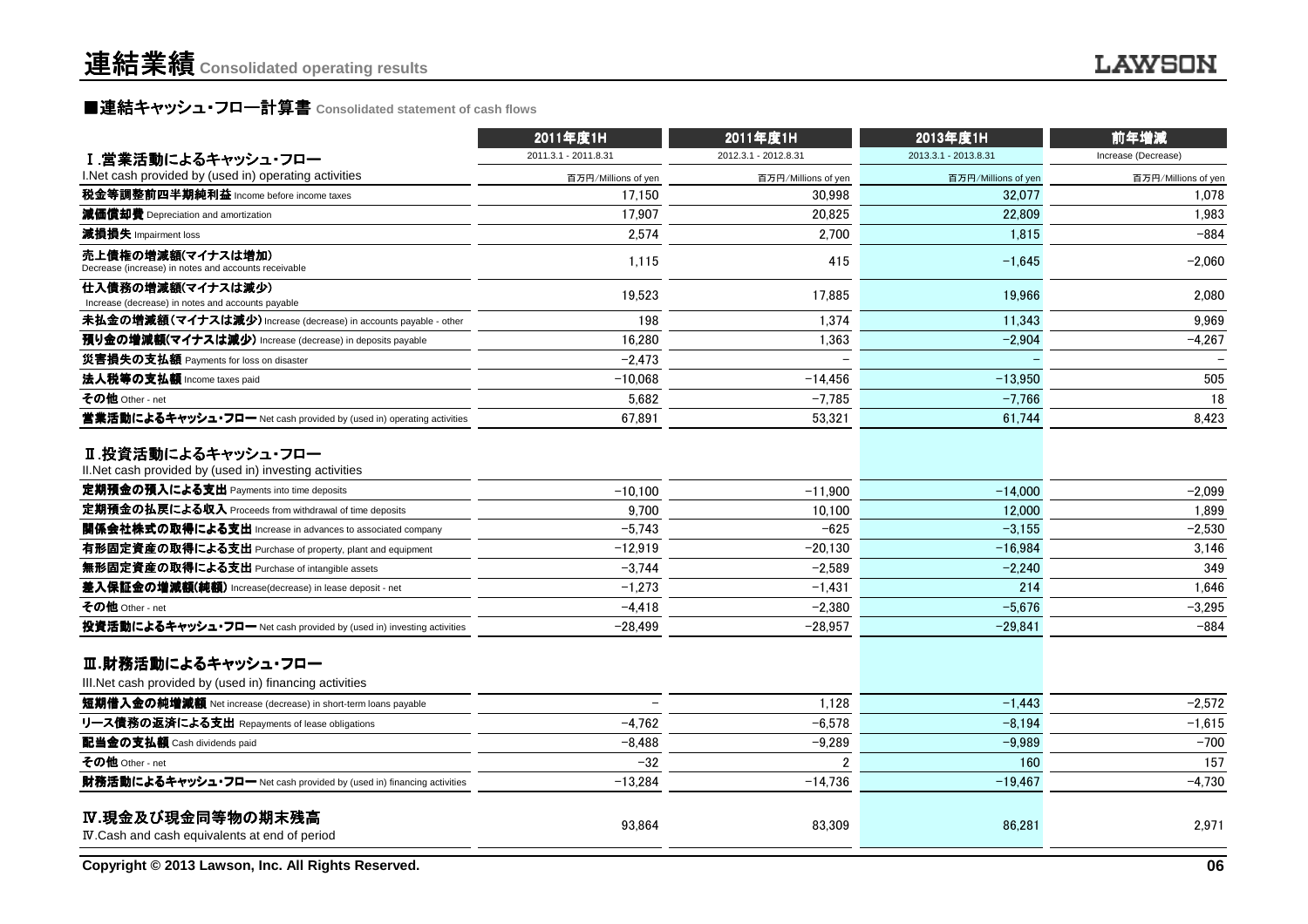#### ■関係会社の状況 **Subsidiaries and equity method affiliates**

| 1.連結子会社                               | (株)九九プラス         |                                                                            |                     | 上海華聯羅森有限公司                           |                                                                                            |                     | 重慶羅森便利店有限公司            |                |                                                                                             |  |
|---------------------------------------|------------------|----------------------------------------------------------------------------|---------------------|--------------------------------------|--------------------------------------------------------------------------------------------|---------------------|------------------------|----------------|---------------------------------------------------------------------------------------------|--|
| 1. Consolidated subsidiaries          |                  | Ninety-nine Plus, Inc.                                                     |                     | Shanghai Hualian Lawson, Inc.        |                                                                                            |                     | Chongqing Lawson, Inc. |                |                                                                                             |  |
| 設立日 Date of establishment             | 2000年10月 2000.10 |                                                                            |                     |                                      | 1996年2月 1996.2                                                                             |                     |                        | 2010年4月 2010.4 |                                                                                             |  |
| 決算月 Fiscal year end                   | $2$ 月 February   |                                                                            |                     | $12月$ December                       |                                                                                            |                     | $12月$ December         |                |                                                                                             |  |
| 出資比率 share                            | 100.0%           |                                                                            |                     |                                      | 94.0%                                                                                      |                     |                        | 100.0%         |                                                                                             |  |
| 事業内容 Business activities              |                  | 生鮮食品コンビニエンスストア事業<br>Operation of a chain of fresh foods convenience stores |                     |                                      | 中国上海市におけるコンビニエンスストア事業<br>Lawson's chain-store development and operation in Shanghai, China |                     |                        |                | 中国重慶市におけるコンビニエンスストア事業<br>Lawson's chain-store development and operation in Chongging, China |  |
| 他出資者 Other shareholders               |                  |                                                                            |                     | - 百聯集団有限公司 BAILIAN (GROUP) CO., LTD. |                                                                                            | 6.0%                |                        |                |                                                                                             |  |
|                                       | 2012.8           | 2013.2                                                                     | 2013.8              | 2012.6                               | 2012.12                                                                                    | 2013.6              | 2012.6                 | 2012.12        | 2013.6                                                                                      |  |
|                                       |                  |                                                                            | 百万円/Millions of yen |                                      |                                                                                            | 百万円/Millions of yen |                        |                | 百万円/Millions of yen                                                                         |  |
| チェーン全店売上高 Total net sales             | 103.630          | 201.207                                                                    | 100.167             | 539                                  | 1.159                                                                                      | 557                 | 356                    | 958            | 671                                                                                         |  |
| <b>営業総収入</b> Total operating revenues | 69.463           | 131.869                                                                    | 57.717              | 198                                  | 903                                                                                        | 405                 | 362                    | 976            | 692                                                                                         |  |
| 営業利益 Operating profit                 | 1.088            | 2.085                                                                      | 895                 | $-504$                               | $-574$                                                                                     | $-351$              | $-262$                 | $-671$         | $-381$                                                                                      |  |
| 経常利益 Recurring profit                 | 1.011            | 1.864                                                                      | 932                 | $-525$                               | $-691$                                                                                     | $-388$              | $-258$                 | $-663$         | $-377$                                                                                      |  |
| 当期純利益 Net profit                      | 329              | 556                                                                        | 348                 | -549                                 | $-2.034$                                                                                   | $-857$              | $-258$                 | $-775$         | $-380$                                                                                      |  |

|                                |                         | 大連羅森便利店有限公司                                                                               |                     | Saha Lawson, Co., Ltd.                      |                                                                                |                     |  |  |
|--------------------------------|-------------------------|-------------------------------------------------------------------------------------------|---------------------|---------------------------------------------|--------------------------------------------------------------------------------|---------------------|--|--|
|                                |                         | Dalian Lawson, Inc.                                                                       |                     |                                             |                                                                                |                     |  |  |
| 設立日 Date of establishment      |                         | 2011年9月 2011.9                                                                            |                     | 2012年11月 2012.11                            |                                                                                |                     |  |  |
| 決算月 Fiscal year end            |                         | 12月 December                                                                              |                     |                                             | 12月 December                                                                   |                     |  |  |
| 出資比率 share                     |                         | 95.0%                                                                                     |                     |                                             | 49.0%                                                                          |                     |  |  |
| 事業内容 Business activities       |                         | 中国大連市におけるコンビニエンスストア事業<br>Lawson's chain-store development and operation in Dailian, China |                     |                                             | タイにおけるコンビニエンスストア事業<br>Operating stores "LAWSON 108" and "108 SHOP" in Thailand |                     |  |  |
| 他出資者 Other shareholders        | 大連亜恵快餐有限公司 ACASYA. INC. |                                                                                           |                     | 5.0% Saha Pathanapibul Plc. Co., Ltd.       |                                                                                |                     |  |  |
|                                |                         |                                                                                           |                     | - Sahapattana Inter Holding Plc. Co., Ltd.  |                                                                                | 9.0%                |  |  |
|                                |                         |                                                                                           |                     | - I.C.C. International Plc. Co., Ltd.       |                                                                                | 9.0%                |  |  |
|                                |                         |                                                                                           | $\qquad \qquad -$   | 9.0%<br>Thai Presidence Food Plc. Co., Ltd. |                                                                                |                     |  |  |
|                                |                         |                                                                                           |                     | 4.0%<br>- Others                            |                                                                                |                     |  |  |
|                                | 2012.6                  | 2012.12                                                                                   | 2013.6              | 2012.6                                      | 2012.12                                                                        | 2013.6              |  |  |
|                                |                         |                                                                                           | 百万円/Millions of yen |                                             |                                                                                | 百万円/Millions of yen |  |  |
| チェーン全店売上高 Total net sales      | 50                      | 175                                                                                       | 180                 | -                                           |                                                                                | 2,610               |  |  |
| 営業総収入 Total operating revenues | 50                      | 175                                                                                       | 181                 | $\qquad \qquad$                             | -                                                                              | 2,642               |  |  |
| 當業利益 Operating profit          | $-61$                   | $-163$                                                                                    | $-83$               | $\overline{\phantom{0}}$                    | -                                                                              | $-74$               |  |  |
| 経常利益 Recurring profit          | $-64$                   | $-179$                                                                                    | $-63$               | $\qquad \qquad -$                           | -                                                                              | $-64$               |  |  |
| 当期純利益 Net profit               | $-64$                   | $-196$                                                                                    | $-67$               |                                             |                                                                                | $-65$               |  |  |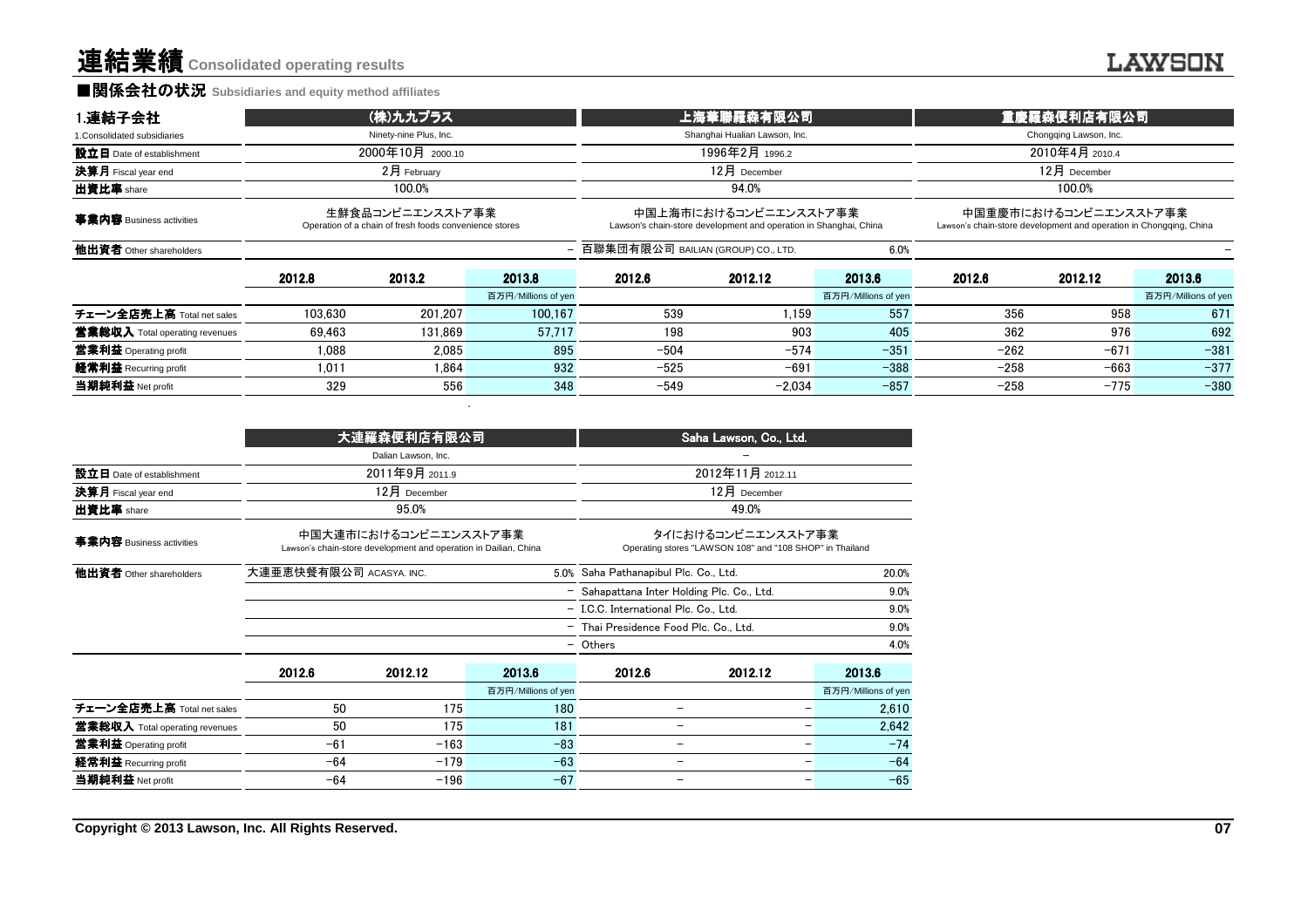設立日 Date of establishment決算月 Fiscal year end出資比率 share **事業内容** Business activities 他出資者 Other shareholders

#### ■関係会社の状況 **Subsidiaries and equity method affiliates**

| <b>U</b> Jubsicialies and equity method annitates                                                          |                                                     |                                                |  |  |  |
|------------------------------------------------------------------------------------------------------------|-----------------------------------------------------|------------------------------------------------|--|--|--|
| (株)ローソンHMVエンタテイメント                                                                                         | (株)ローソン・エイティエム・ネットワークス                              | (株)スマートキッチン                                    |  |  |  |
| Lawson HMV Entertainment. Inc.                                                                             | Lawson ATM Networks, Inc.                           | Smart Kitchen, Inc.                            |  |  |  |
| 1992年7月 1992.7                                                                                             | 2001年5月 2001.5                                      | 2012年6月 2012.6                                 |  |  |  |
| $2月$ February                                                                                              | $2月$ February<br>$2$ 月 February                     |                                                |  |  |  |
| 100.0%                                                                                                     | 76.5%                                               | 51.0%                                          |  |  |  |
| チケット販売・情報提供サービス業、音楽・映像ソフトの販売<br>Ticket sales, e-commerce, advertising sales and other marketing activities | 現金自動預入払出機の運営<br>Operation of ATMs                   | 食品・食材のEC事業<br>Foods EC business                |  |  |  |
|                                                                                                            | - 銀行(40行) Bank (40 companies)                       | 23.2% ヤフー株式会社 Yahoo Japan Corporation<br>49.0% |  |  |  |
|                                                                                                            | - セコム株式会社 SECOM Co., ltd.<br>0.1%                   |                                                |  |  |  |
|                                                                                                            | - 沖電気工業株式会社 Oki Electric Industry Co., ltd.<br>0.1% |                                                |  |  |  |
|                                                                                                            |                                                     |                                                |  |  |  |

|                                |        |        |                                         | - 日本通運株式会社 NIPPON EXPRESS Co., ltd. |        | 0.1%                |        |        |                     |
|--------------------------------|--------|--------|-----------------------------------------|-------------------------------------|--------|---------------------|--------|--------|---------------------|
|                                | 2012.8 | 2013.2 | 2013.8                                  | 2012.8                              | 2013.2 | 2013.8              | 2012.8 | 2013.2 | 2013.8              |
|                                |        |        | 百万円/Millions of yen                     |                                     |        | 百万円/Millions of yen |        |        | 百万円/Millions of yen |
| 當業総収入 Total operating revenues | 21.832 | 45.481 | 23.721                                  | 12.107                              | 23.975 | 12.399              |        | 26     | 297                 |
| 営業利益 Operating profit          | 1,139  | 2.445  | 1,384                                   | 2,380                               | 4,753  | 3,180               | $-42$  | $-271$ | $-829$              |
| 経常利益 Recurring profit          | 1,148  | 2.436  | 1.375                                   | 2,297                               | 4,587  | 3,112               | $-42$  | $-271$ | $-830$              |
| 当期純利益 Net profit               | 1,091  | 2,450  | .203                                    | 1,358                               | 2,712  | 1.928               | $-42$  | $-271$ | $-830$              |
|                                |        |        |                                         |                                     |        | 台数/Unit             |        |        |                     |
|                                |        |        | <b>ATM設置台数 Number of ATMs installed</b> | 9.459                               | 9,672  | 9,935               |        |        |                     |
|                                |        |        |                                         |                                     |        |                     |        |        |                     |

|                                |                                                                         | (株)ベストプラクティス       |                     |  |  |  |  |
|--------------------------------|-------------------------------------------------------------------------|--------------------|---------------------|--|--|--|--|
|                                |                                                                         | BestPractice, Inc. |                     |  |  |  |  |
| 設立日 Date of establishment      |                                                                         | 2004年3月 2004.3     |                     |  |  |  |  |
| 決算月 Fiscal year end            |                                                                         | 2月 February        |                     |  |  |  |  |
| 出資比率 share                     |                                                                         | 100.0%             |                     |  |  |  |  |
| 事業内容 Business activities       | 店舗の経営の実熊調査・分析業務<br>On-site inspections and analysis of store management |                    |                     |  |  |  |  |
| 他出資者 Other shareholders        |                                                                         |                    |                     |  |  |  |  |
|                                | 2012.8                                                                  | 2013.2             | 2013.8              |  |  |  |  |
|                                |                                                                         |                    | 百万円/Millions of yen |  |  |  |  |
| 営業総収入 Total operating revenues | 496                                                                     | 1.061              | 549                 |  |  |  |  |
| 営業利益 Operating profit          | 39                                                                      | 144                | 67                  |  |  |  |  |
| 経常利益 Recurring profit          | 39                                                                      | 145                | 67                  |  |  |  |  |
| 当期純利益 Net profit               | 23                                                                      | 76                 | 27                  |  |  |  |  |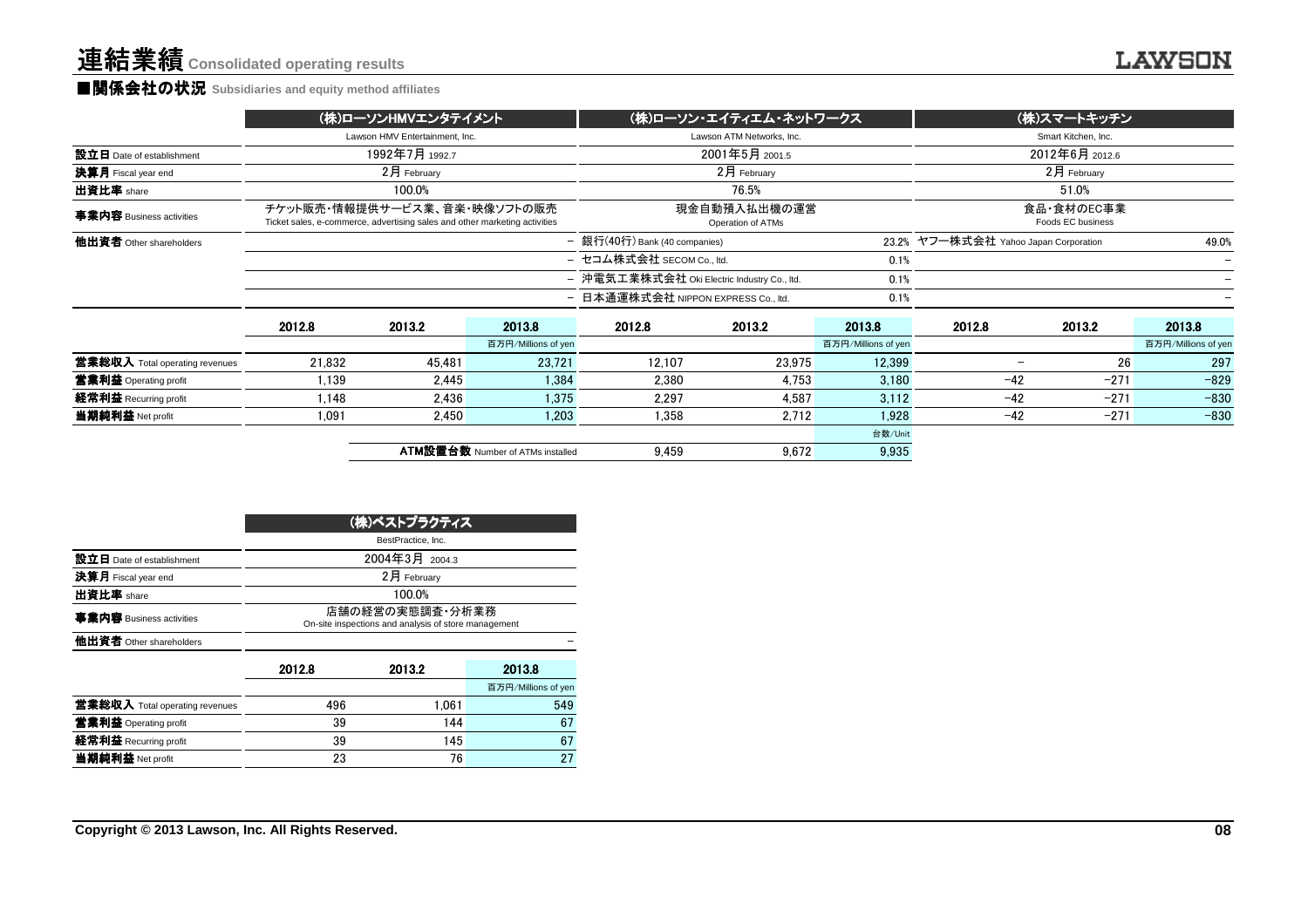■関係会社の状況 **Subsidiaries and equity method affiliates**

| SCI, Inc. |                                                                             |                     |  |  |  |  |  |
|-----------|-----------------------------------------------------------------------------|---------------------|--|--|--|--|--|
|           |                                                                             |                     |  |  |  |  |  |
|           | 2月 February                                                                 |                     |  |  |  |  |  |
|           | 100.0%                                                                      |                     |  |  |  |  |  |
|           | SCM機能子会社<br>Serving supply chain management of convenience store businesses |                     |  |  |  |  |  |
|           |                                                                             |                     |  |  |  |  |  |
| 2012.8    | 2013.2                                                                      | 2013.8              |  |  |  |  |  |
|           |                                                                             | 百万円/Millions of yen |  |  |  |  |  |
|           | 33.842                                                                      | 39,179              |  |  |  |  |  |
|           | 325                                                                         | 285                 |  |  |  |  |  |
|           | 325                                                                         | 285                 |  |  |  |  |  |
|           | 196                                                                         | 168                 |  |  |  |  |  |
|           |                                                                             | (株)SCI              |  |  |  |  |  |

| 2.持分法適用関連会社                           |        | (株)ローソン沖縄                                                                        |                     |          | PT MIDI UTAMA INDONESIA Tbk                                                  |                     |
|---------------------------------------|--------|----------------------------------------------------------------------------------|---------------------|----------|------------------------------------------------------------------------------|---------------------|
| 2. Equity method affiliates           |        | Lawson Okinawa, Inc.                                                             |                     |          |                                                                              |                     |
| 設立日 Date of establishment             |        | 2009年10月 2009.10                                                                 |                     |          | 2007年6月 2007.6                                                               |                     |
| 決算月 Fiscal year end                   |        | 2月 February                                                                      |                     |          | 12月 December                                                                 |                     |
| 出資比率 Lawson's share                   |        | 49.0%                                                                            |                     |          | 30.0%                                                                        |                     |
| 事業内容 Business activities              |        | 沖縄県におけるコンビニエンスストア事業<br>Lawson's chain-store development and operation in Okinawa |                     |          | インドネシアにおける小型スーパーマーケット事業<br>Business activities general trading in minimarket |                     |
| 他出資者 Other shareholders               |        | 株式会社サンエー SAN-A CO., LTD.<br>51.0% PT Sumber Alfaria Trijaya Tbk                  |                     |          |                                                                              | 56.7%               |
|                                       |        | - Rullyanto                                                                      |                     |          |                                                                              | 0.4%                |
|                                       |        |                                                                                  |                     | - Others |                                                                              | 12.9%               |
|                                       | 2012.8 | 2013.2                                                                           | 2013.8              | 2012.6   | 2012.12                                                                      | 2013.6              |
|                                       |        |                                                                                  | 百万円/Millions of yen |          |                                                                              | 百万円/Millions of yer |
| <b>営業総収入</b> Total operating revenues | .989   | 3.954                                                                            | 2.091               | 14.349   | 34.849                                                                       | 22,918              |
| 営業利益 Operating profit                 | 466    | 923                                                                              | 559                 | 273      | 937                                                                          | 398                 |
| 経常利益 Recurring profit                 | 470    | 939                                                                              | 562                 | 49       | 386                                                                          | 73                  |
| 当期純利益 Net profit                      | 400    | 798                                                                              | 458                 | 70       | 479                                                                          | 91                  |
|                                       |        |                                                                                  |                     |          |                                                                              |                     |

(注)

(注)<br>ローソンの100%子会社である Lawson Asia Pacific Holdings Pte. Ltd. は PT MIDI UTAMA INDONESIA Tbk の30% Lawson Asia Pacific Holdings Pte. Ltd., a wholly-owned subsidiary of Lawson, Inc.,<br>の持分を保有しております。

**Copyright © 2013 Lawson, Inc. All Rights Reserved.**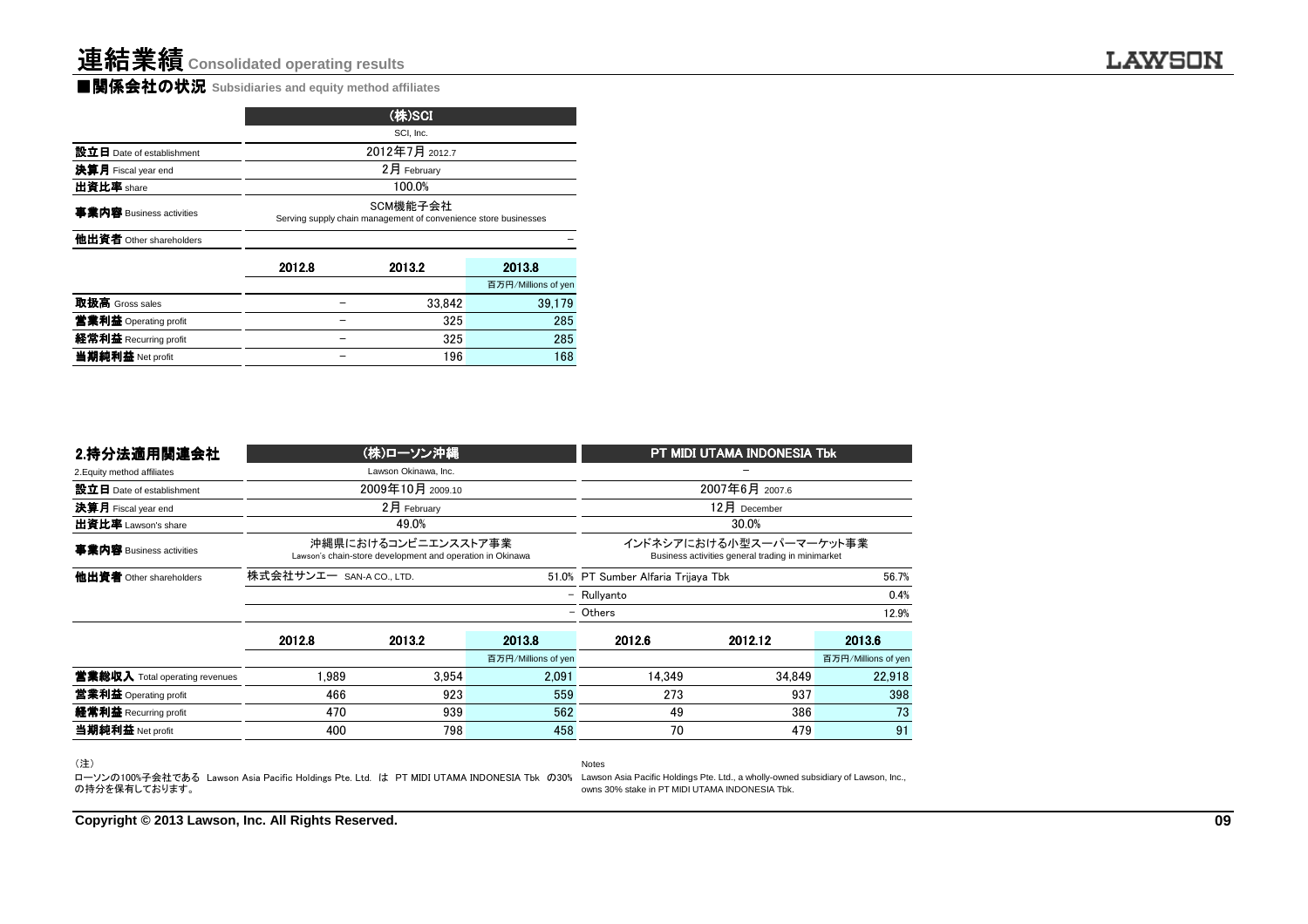### **■主な業績と予想** Results and forecasts for major financial indicators<br>
————————————————————

|                                                                                                      | 2011年度/FY2011                    |          |                                      | 2012年度/FY2012 |                                  |         | 2013年度/FY2013                        |         |                                  |         |                                                                                                                                                                                                                                                  |         |
|------------------------------------------------------------------------------------------------------|----------------------------------|----------|--------------------------------------|---------------|----------------------------------|---------|--------------------------------------|---------|----------------------------------|---------|--------------------------------------------------------------------------------------------------------------------------------------------------------------------------------------------------------------------------------------------------|---------|
|                                                                                                      | 第2四半期/1H<br>2011.3.1 - 2011.8.31 |          | 通期/Full vear<br>2011.3.1 - 2012.2.29 |               | 第2四半期/1H<br>2012.3.1 - 2012.8.31 |         | 通期/Full year<br>2012.3.1 - 2013.2.28 |         | 第2四半期/1H<br>2013.3.1 - 2013.8.31 |         | 通期計画/Full year (Forecast)<br>2013.3.1 - 2014.2.28                                                                                                                                                                                                |         |
|                                                                                                      | 金額/Amount                        | 前年比/YoY  | 金額/Amount                            | 前年比/YoY       | 金額/Amount                        | 前年比/YoY | 金額/Amount                            | 前年比/YoY | 金額/Amount                        | 前年比/YoY | 金額/Amount                                                                                                                                                                                                                                        | 前年比/YoY |
| チェーン全店売上高(百万円)<br>Net sales of all convenience stores (millions of yen)                              | 816.169                          |          | 109.2% 1,621,328                     | 107.9%        | 859,883                          |         | 105.4% 1,693,435                     | 104.4%  | 889,619                          | 103.5%  | 1,769,000                                                                                                                                                                                                                                        | 104.5%  |
| 加盟店売上高(百万円)<br>Net sales of franchise stores (millions of yen)                                       | 796,440                          |          | 110.3% 1,582,583                     | 108.7%        | 841,712                          |         | 105.7% 1,659,592                     | 104.9%  | 872,896                          | 103.7%  |                                                                                                                                                                                                                                                  |         |
| 直営店売上高(百万円)<br>Net sales of Company-operated stores (millions of yen)                                | 19.729                           | 78.0%    | 38.745                               | 83.1%         | 18.171                           | 92.1%   | 33.842                               | 87.3%   | 16.723                           | 92.0%   |                                                                                                                                                                                                                                                  |         |
| 営業総収入(百万円)*1<br>Gross operating revenue (millions of yen)                                            | 136,813                          | 102.6%   | 272,498                              | 103.5%        | 145.342                          | 106.2%  | 282,752                              | 103.8%  | 150.148                          | 103.3%  | 299,000                                                                                                                                                                                                                                          | 105.7%  |
| <b>営業利益</b> (百万円)<br>Operating profit (millions of yen)                                              | 29.607                           | 108.9%   | 56,263                               | 112.1%        | 31,232                           | 105.5%  | 59,331                               | 105.5%  | 32,314                           | 103.5%  | 63.300                                                                                                                                                                                                                                           | 106.7%  |
| 経常利益 (百万円)<br>Recurring profit (millions of yen)                                                     | 29,654                           | 110.7%   | 56,110                               | 113.8%        | 31,255                           | 105.4%  | 59,459                               | 106.0%  | 32,445                           | 103.8%  | 61.800                                                                                                                                                                                                                                           | 103.9%  |
| 四半期(当期)純利益(百万円)<br>Net profit (millions of yen)                                                      | 9.175                            | 72.5%    | 22,462                               | 91.2%         | 16.650                           | 181.5%  | 30,314                               | 135.0%  | 19,120                           | 114.8%  | 34.600                                                                                                                                                                                                                                           | 114.1%  |
| 1株当たり四半期(当期)純利益(円)*2<br>Net profit per share (yen)                                                   |                                  | 91.87    | 224.91                               |               | 166.69                           |         | 303.49                               |         | 191.40                           |         | 346.34                                                                                                                                                                                                                                           |         |
| 純資産(百万円)<br>Net assets (millions of yen)                                                             |                                  | 212,125  | 216,826                              |               | 224,250                          |         | 227,974                              |         | 237,044                          |         |                                                                                                                                                                                                                                                  |         |
| 総資産 (百万円)<br>Total assets (millions of yen)                                                          |                                  | 505,302  | 500,667                              |               | 529,521                          |         | 532,619                              |         | 577,770                          |         | $\overline{\phantom{0}}$                                                                                                                                                                                                                         |         |
| 1株当たり純資産(円)<br>Net assets per share (yen)                                                            |                                  | 2,120.02 | 2,166.35                             |               | 2,240.69                         |         | 2,277.90                             |         | 2,367.11                         |         |                                                                                                                                                                                                                                                  |         |
| 総資産四半期(当期)純利益率<br><b>ROA</b>                                                                         |                                  | 1.9%     | 4.8%                                 |               | 3.2%                             |         | 5.9%                                 |         | 3.4%                             |         |                                                                                                                                                                                                                                                  |         |
| 自己資本四半期(当期)純利益率<br>ROE                                                                               |                                  | 4.3%     | 10.5%                                |               | 7.6%                             |         | 13.7%                                |         | 8.2%                             |         |                                                                                                                                                                                                                                                  |         |
| 流動比率<br>Current ratio                                                                                |                                  | 74.5%    | 70.2%                                |               | 68.7%                            |         | 66.9%                                |         | 71.9%                            |         |                                                                                                                                                                                                                                                  |         |
| 固定比率<br>Fixed ratio                                                                                  |                                  | 165.1%   | 167.7%                               |               | 171.2%                           |         | 173.6%                               |         | 172.3%                           |         |                                                                                                                                                                                                                                                  |         |
| 自己資本比率<br>Shareholder's equity ratio                                                                 |                                  | 41.9%    | 43.2%                                |               | 42.3%                            |         | 42.7%                                |         | 40.9%                            |         | $\overline{\phantom{0}}$                                                                                                                                                                                                                         |         |
| (注)<br>*1 営業総収入は直営店売上高、加盟店からの収入等の合計です。<br>*2 通期計画の1株当たり当期純利益に関しては、2013年8月31日現在の期末発行済株式数を用いて算出しております。 |                                  |          |                                      |               | <b>Notes</b>                     |         |                                      |         |                                  |         | *1 The gross operating revenues are a sum of total sales of Lawson stores and commissions from franchised stores.<br>*2 Forecasted full-year net profit per share is calculated based on the number of outstanding shares as of August 31, 2013. |         |

(注)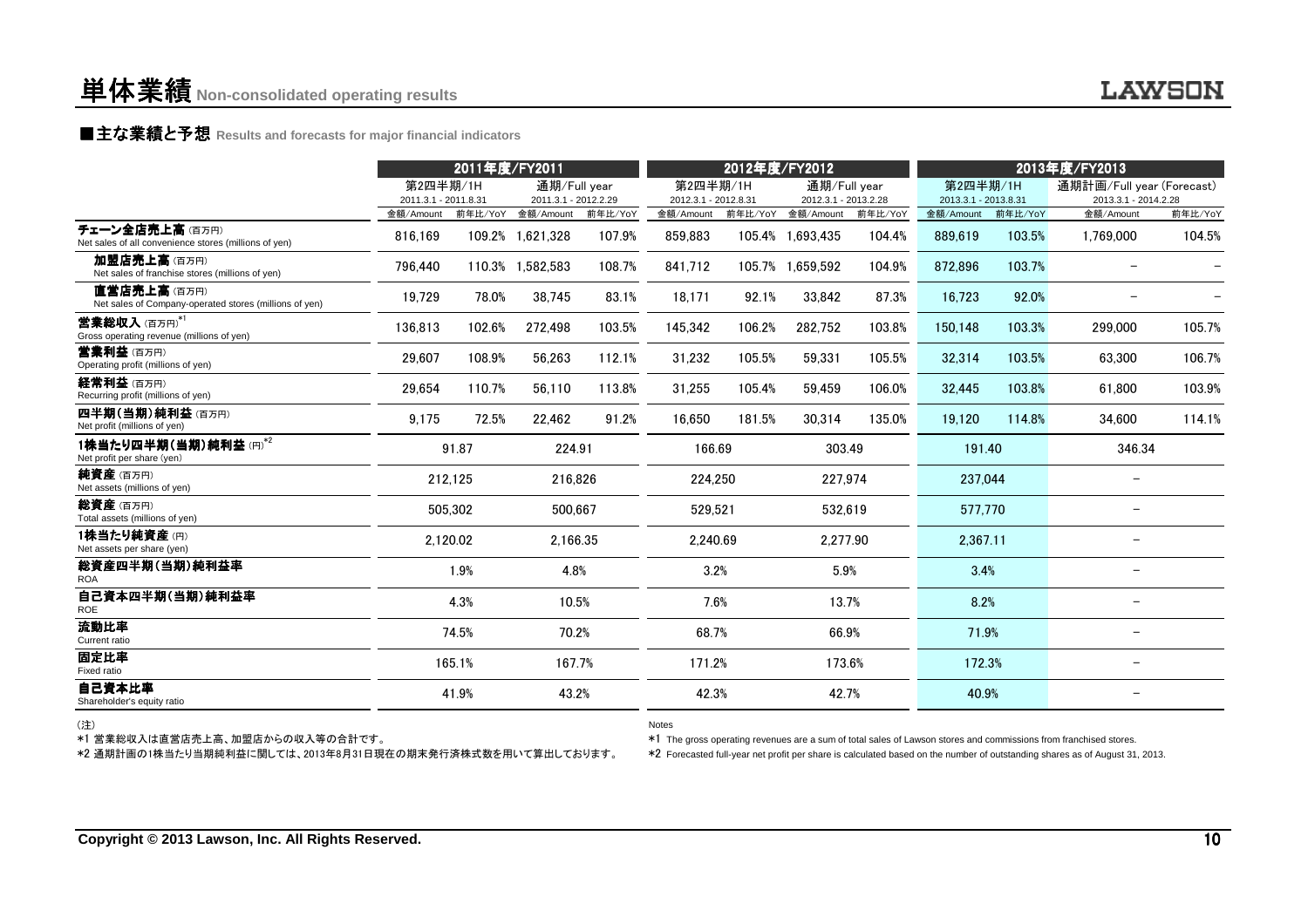#### 単体業績**Non-consolidated operating results**

■損益計算書 **Non-consolidated statement of income**

|                                                                  |                 | 2011年度1H             | 2012年度1H             |         | 2013年度1H             |         | 前年増減                |
|------------------------------------------------------------------|-----------------|----------------------|----------------------|---------|----------------------|---------|---------------------|
|                                                                  |                 | 2011.3.1 - 2011.8.31 | 2012.3.1 - 2012.8.31 |         | 2013.3.1 - 2013.8.31 |         | Increase (Decrease) |
|                                                                  |                 | 百万円/Millions of yen  | 百万円/Millions of yen  | 前年比/YoY | 百万円/Millions of yen  | 前年比/YoY | 百万円/Millions of yen |
| A.営業総収入 Gross operating revenues                                 | $B + E$         | 136,813              | 145,342              | 106.2%  | 150,148              | 103.3%  | 4,805               |
| <b>B.売上高</b> Net sales <sup>*1</sup>                             |                 | 19.907               | 18,738               | 94.1%   | 16.902               | 90.2%   | $-1,835$            |
| C.売上原価 Cost of goods sold <sup>*2</sup>                          |                 | 14,102               | 13,291               | 94.2%   | 12,027               | 90.5%   | $-1,263$            |
| D.売上総利益 Gross profit on sales*3                                  | $B - C$         | 5,805                | 5,447                | 93.8%   | 4,874                | 89.5%   | $-572$              |
| <b>E.営業収入</b> Operating revenues                                 | $F + G$         | 116,905              | 126,604              | 108.3%  | 133,245              | 105.2%  | 6,640               |
| F.加盟店からの収入 Franchise commission from franchise stores            |                 | 105,307              | 112,738              | 107.1%  | 118,964              | 105.5%  | 6,225               |
| G.その他の営業収入 Other                                                 |                 | 11,597               | 13,865               | 119.6%  | 14,280               | 103.0%  | 414                 |
| <b>H.営業総利益</b> Gross operating profit                            | $A - C = D + E$ | 122,710              | 132,051              | 107.6%  | 138.120              | 104.6%  | 6,068               |
| <b>I.販売費及び一般管理費</b> Selling, general and administrative expenses |                 | 93,102               | 100,818              | 108.3%  | 105,805              | 104.9%  | 4,986               |
| J.営業利益 Operating profit                                          | $H - I$         | 29,607               | 31,232               | 105.5%  | 32,314               | 103.5%  | 1,081               |
| 営業外収益 Non-operating income                                       |                 | 925                  | 1.045                | 112.9%  | 1.226                | 117.3%  | 180                 |
| 営業外費用 Non-operating expenses                                     |                 | 878                  | 1,023                | 116.5%  | 1,094                | 107.0%  | 71                  |
| 経常利益 Recurring profit                                            |                 | 29,654               | 31,255               | 105.4%  | 32,445               | 103.8%  | 1,190               |
| 特別利益 Extraordinary gain                                          |                 | 56                   | 209                  | 370.9%  | 586                  | 280.4%  | 377                 |
| 特別損失 Extraordinary loss                                          |                 | 13,714               | 3,137                | 22.9%   | 2,739                | 87.3%   | $-397$              |
| 税引前四半期純利益 Income before income taxes                             |                 | 15,996               | 28,326               | 177.1%  | 30,292               | 106.9%  | 1,966               |
| 法人税、住民税及び事業税 Income taxes - current                              |                 | 10,596               | 11,725               | 110.7%  | 11,761               | 100.3%  | 35                  |
| 法人税等調整額 Deferred income taxes                                    |                 | $-3.774$             | $-49$                |         | $-589$               |         | $-540$              |
| 四半期純利益 Net profit                                                |                 | 9,175                | 16,650               | 181.5%  | 19,120               | 114.8%  | 2,470               |
|                                                                  |                 |                      |                      |         |                      |         |                     |

■販売費及び一般管理費の主な明細 **Selling, general and administrative expenses**

|                                                                                           | 2011年度1H             | 2012年度1H                                                                                                                            |         | 2013年度1H             |         | 前年増減                |
|-------------------------------------------------------------------------------------------|----------------------|-------------------------------------------------------------------------------------------------------------------------------------|---------|----------------------|---------|---------------------|
|                                                                                           | 2011.3.1 - 2011.8.31 | 2012.3.1 - 2012.8.31                                                                                                                |         | 2013.3.1 - 2013.8.31 |         | Increase (Decrease) |
|                                                                                           | 百万円/Millions of yen  | 百万円/Millions of yen                                                                                                                 | 前年比/YoY | 百万円/Millions of yen  | 前年比/YoY | 百万円/Millions of yen |
| 地代家賃 Rents                                                                                | 34.349               | 36.733                                                                                                                              | 106.9%  | 39.529               | 107.6%  | 2.795               |
| 人件費 Personal expenses                                                                     | 17.540               | 17.716                                                                                                                              | 101.0%  | 17.922               | 101.2%  | 206                 |
| 動産リース料 Equipment leasing charges                                                          | 2.606                | 1.704                                                                                                                               | 65.4%   | 1.392                | 81.7%   | $-312$              |
| 有形固定資産減価償却費 Depreciation of property and store equipment                                  | 11.227               | 13.445                                                                                                                              | 119.8%  | 15.254               | 113.5%  | 1,808               |
| 広告宣伝費 Advertising and promotional expenses                                                | 5,601                | 7.097                                                                                                                               | 126.7%  | 5.025                | 70.8%   | $-2,072$            |
| その他 Other                                                                                 | 21.777               | 24.120                                                                                                                              | 110.8%  | 26.681               | 110.6%  | 2,561               |
| 合計 Total                                                                                  | 93.102               | 100.818                                                                                                                             | 108.3%  | 105.805              | 104.9%  | 4.986               |
| (注)<br>*1 「売上高」は、直営店売上高及びEコマース売上高の合計です。<br>*2 「売上原価」は、商品売上原価です。<br>*3 「売上総利益」は、商品売上総利益です。 | *1                   | Notes<br>Net sales of Company-owned stores and e-commerce business.<br>*2 Cost of goods sold.<br>*3<br>Gross profit on goods sales. |         |                      |         |                     |

**Copyright © 2013 Lawson, Inc. All Rights Reserved.**

LAWSON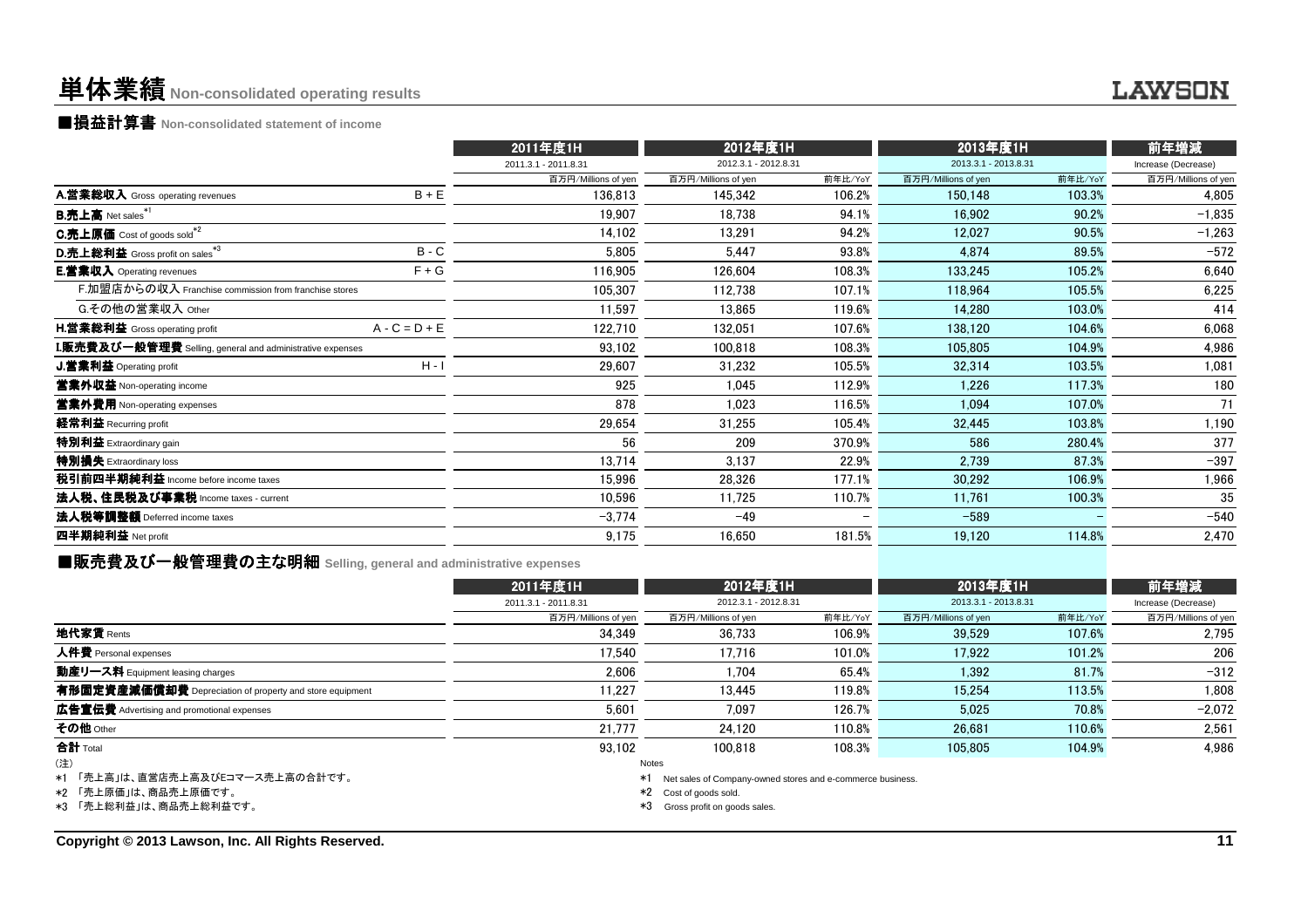**单体業績** Non-consolidated operating results

#### **LAWSON**

| ■営業外収益·営業外費用内訳                                                                           | 2011年度1H             | 2012年度1H                                                                                                   | 2013年度1H             | 前年増減                |                                  |
|------------------------------------------------------------------------------------------|----------------------|------------------------------------------------------------------------------------------------------------|----------------------|---------------------|----------------------------------|
| Non-operating income & Non-operating expenses                                            | 2011.3.1 - 2011.8.31 | 2012.3.1 - 2012.8.31                                                                                       | 2013.3.1 - 2013.8.31 | Increase (Decrease) |                                  |
|                                                                                          | 百万円/Millions of yen  | 百万円/Millions of yen                                                                                        | 百万円/Millions of yen  | 百万円/Millions of yen |                                  |
| 受取利息 Interest received                                                                   | 365                  | 385                                                                                                        | 388                  | 3                   |                                  |
| 違約金収入 Penalty income                                                                     | 22                   | 27                                                                                                         | 45                   | 18                  |                                  |
| 受取補償金 Compensation income                                                                | 98                   | 82                                                                                                         | 126                  | 44                  |                                  |
| その他 Other                                                                                | 439                  | 550                                                                                                        | 665                  | 114                 |                                  |
| 営業外収益計 Non-operating income                                                              | 925                  | 1,045                                                                                                      | 1,226                | 180                 |                                  |
| 支払利息 Interest expense                                                                    | 407                  | 449                                                                                                        | 501                  | 52                  |                                  |
| リース解約損 Loss on cancellation of store lease contract                                      | 204                  | 225                                                                                                        | 384                  | 158                 |                                  |
| その他 Other                                                                                | 267                  | 348                                                                                                        | 208                  | $-140$              |                                  |
| 営業外費用計 Non-operating expense                                                             | 878                  | 1,023                                                                                                      | 1,094                | 71                  |                                  |
| ■特別利益·特別損失内訳                                                                             | 2011年度1H             | 2012年度1H                                                                                                   | 2013年度1H             | 前年増減                |                                  |
| Extraordinary gain & Extraordinary loss                                                  | 2011.3.1 - 2011.8.31 | 2012.3.1 - 2012.8.31                                                                                       | 2013.3.1 - 2013.8.31 | Increase (Decrease) |                                  |
|                                                                                          | 百万円/Millions of yen  | 百万円/Millions of yen                                                                                        | 百万円/Millions of yen  | 百万円/Millions of yen |                                  |
| 関係会社株式売却益 Gain on sales of subsidiaries and affiliates' stocks                           | 2                    | 198                                                                                                        |                      | $-198$              |                                  |
| 関係会社出資金売却益<br>Gain on sales of investments in capital of subsidiaries and affiliates     |                      |                                                                                                            | 586                  | 586                 |                                  |
| その他 Other                                                                                | 53                   | 10                                                                                                         |                      | $-10$               |                                  |
| 特別利益計 Extraordinary gain                                                                 | 56                   | 209                                                                                                        | 586                  | 377                 |                                  |
| 固定資産除却損 Loss on retirement of noncurrent assets                                          | 1,190                | 600                                                                                                        | 1,148                | 548                 |                                  |
| 減損損失 Loss on impairment of long-lived assets                                             | 2,466                | 2,382                                                                                                      | 1,537                | $-845$              |                                  |
| 関係会社出資金評価損<br>Loss on valuation of investments in capital of subsidiaries and affiliates |                      |                                                                                                            | 52                   | 52                  |                                  |
| その他 Other                                                                                | 10,056               | 154                                                                                                        |                      | $-152$              |                                  |
| 特別損失計 Extraordinary loss                                                                 | 13.714               | 3,137                                                                                                      | 2,739                | $-397$              |                                  |
| ■投融資の状況                                                                                  | 2011年度1H             | 2012年度1H                                                                                                   | 2013年度1H             | 前年増減                | 2013年度計画                         |
| <b>Capital expenditure</b>                                                               | 2011.3.1 - 2011.8.31 | 2012.3.1 - 2012.8.31                                                                                       | 2013.3.1 - 2013.8.31 | Increase (Decrease) | Forecasts / 2013.3.1 - 2014.2.28 |
|                                                                                          | 百万円/Millions of yen  | 百万円/Millions of yen                                                                                        | 百万円/Millions of yen  | 百万円/Millions of yen | 百万円/Millions of yer              |
| 新店投資 New store investments                                                               | 8.085                | 17.701                                                                                                     | 15,631               | $-2.070$            | 30,500                           |
| 既存店投資 Existing store investments                                                         | 4,390                | 3,667                                                                                                      | 3,038                | $-629$              | 11.000                           |
| システム関連投資 IT-related investments                                                          | 3,552                | 2,344                                                                                                      | 1,769                | $-575$              | 4.000                            |
| その他 Other                                                                                | 343                  | 1,145                                                                                                      | 665                  | $-480$              | 5,000                            |
| 投資小計 Subtotal                                                                            | 16,370               | 24,858                                                                                                     | 21,104               | $-3,754$            | 50,500                           |
| 出資·融資 Investments and advances                                                           | 13,145               | 7,408                                                                                                      | 8,723                | 1,315               | 11,500                           |
| リース Leases*                                                                              | 9.501                | 9.792                                                                                                      | 11,569               | 1.777               | 28,000                           |
| 合計 Total                                                                                 | 39,016               | 42.059                                                                                                     | 41,397               | $-662$              | 90.000                           |
| 有形固定資産減価償却費 Depreciation of property and store equipment                                 | 11,227               | 13,445                                                                                                     | 15,254               | 1,808               | 33,300                           |
| 無形固定資産償却費 Amortization of intangible assets                                              | 3,804                | 4,160                                                                                                      | 4,334                | 174                 | 9,000                            |
| 減価償却費計 Total depreciation and amortization                                               | 15,031               | 17,605                                                                                                     | 19,588               | 1,983               | 42,300                           |
| (注)<br>*2013年度のリース債務の返済による支出は6.446百万円です。                                                 |                      | Notes<br>* The amount of repayments of lease obligations (consolidated) is 6,446 million of yen in FY2013. |                      |                     |                                  |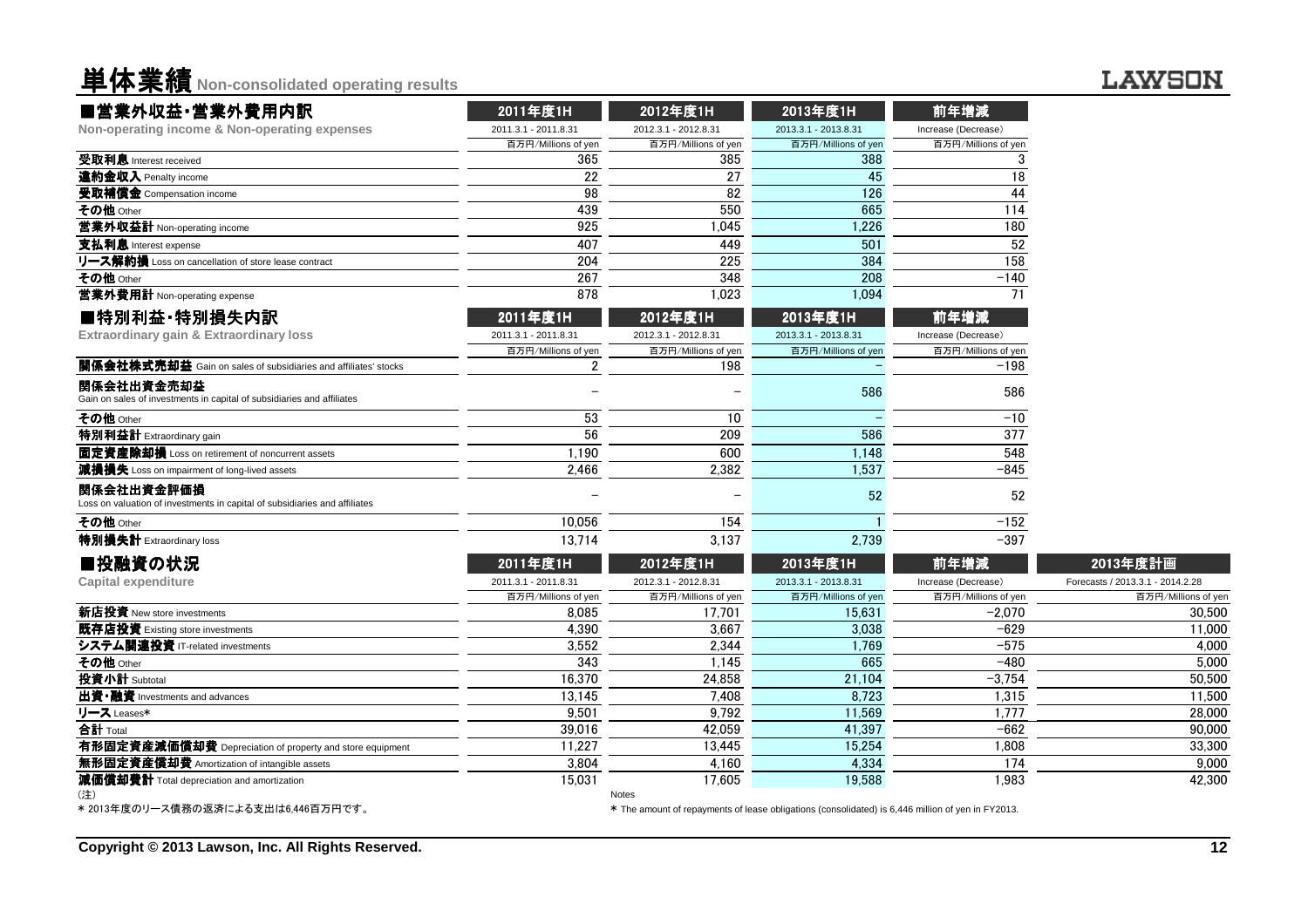# 単体業績**Non-consolidated operating results**

# ■貸借対照表 **Non-consolidated balance sheet**

|                                                                            | 2011年度<br>(2012年2月29日現在) | 2012年度<br>(2013年2月28日現在) | 2013年度第2四半期<br>(2013年8月31日現在) | 2012年度末からの増減                       |
|----------------------------------------------------------------------------|--------------------------|--------------------------|-------------------------------|------------------------------------|
|                                                                            | FY2011 (As of 2012.2.29) | FY2012 (As of 2013.2.28) | FY2013 (As of 2013.8.31)      | Increase (Decrease) from 2013.2.28 |
| [ 資産の部 Assets ]                                                            | 百万円/Millions of yen      | 百万円/Millions of yen      | 百万円/Millions of yen           | 百万円/Millions of yen                |
| 流動資産 Current assets                                                        | 137.840                  | 137.523                  | 170.437                       | 32.914                             |
| 現金及び預金 Cash and deposits                                                   | 75,389                   | 67.420                   | 87.414                        | 19,994                             |
| 加盟店貸勘定 Accounts receivable - due from franchised stores                    | 18.064                   | 23.544                   | 24.860                        | 1,315                              |
| 商品 Merchandise inventories                                                 | 807                      | 763                      | 793                           | 29                                 |
| 前払費用 Prepaid expenses                                                      | 7.070                    | 7,761                    | 8.832                         | 1,071                              |
| 未収入金 Accounts receivable - other                                           | 26,212                   | 30,613                   | 34,430                        | 3,817                              |
| 繰延税金資産 Deferred tax assets                                                 | 3,122                    | 3,097                    | 3,017                         | $-79$                              |
| その他 Other                                                                  | 7,245                    | 4,409                    | 11,179                        | 6,770                              |
| 貸倒引当金 Allowance for doubtful accounts                                      | $-73$                    | $-85$                    | $-89$                         | $-4$                               |
| 固定資産 Non-current assets                                                    | 362.826                  | 395.096                  | 407.333                       | 12,236                             |
| 有形固定資産 Property, plant and equipment                                       | 162.075                  | 187.341                  | 198,203                       | 10,862                             |
| ・建物及び構築物 Buildings and structures                                          | 97.812                   | 109.201                  | 115.971                       | 6.770                              |
| ・車両運搬具及び工具器具備品 Vehicles, tools, furniture and fixtures                     | 11,884                   | 12,312                   | 11,325                        | $-986$                             |
| ・リース資産 Lease assets                                                        | 43,787                   | 55,705                   | 61,169                        | 5,464                              |
| •その他 Other                                                                 | 8,591                    | 10,122                   | 9,736                         | $-385$                             |
| 無形固定資産 Intangible assets                                                   | 27.413                   | 24.546                   | 21.684                        | $-2.861$                           |
| 投資その他の資産 Investments and other assets                                      | 173.337                  | 183,208                  | 187,444                       | 4,235                              |
| ・関係会社株式 Stocks of subsidiaries and affiliates                              | 27.288                   | 28.140                   | 32.215                        | 4.074                              |
| ・長期貸付金 Long-term loans receivable                                          | 41,982                   | 37,277                   | 35,118                        | $-2,159$                           |
| ・差入保証金 Lease deposits                                                      | 78.450                   | 81.299                   | 81.096                        | $-203$                             |
| •繰延税金資産 Deferred tax assets                                                | 14.475                   | 15.845                   | 16.662                        | 816                                |
| •その他 Other                                                                 | 12,521                   | 21,804                   | 23.403                        | 1,598                              |
| •貸倒引当金 Allowance for doubtful accounts                                     | $-1,380$                 | $-1,159$                 | $-1.050$                      | 109                                |
| 資産合計 Total Assets                                                          | 500.667                  | 532.619                  | 577,770                       | 45,150                             |
| 有形固定資産の減価償却累計額<br>Accumulated depreciation of property and store equipment | 163,004                  | 186.065                  | 197.805                       | 11.739                             |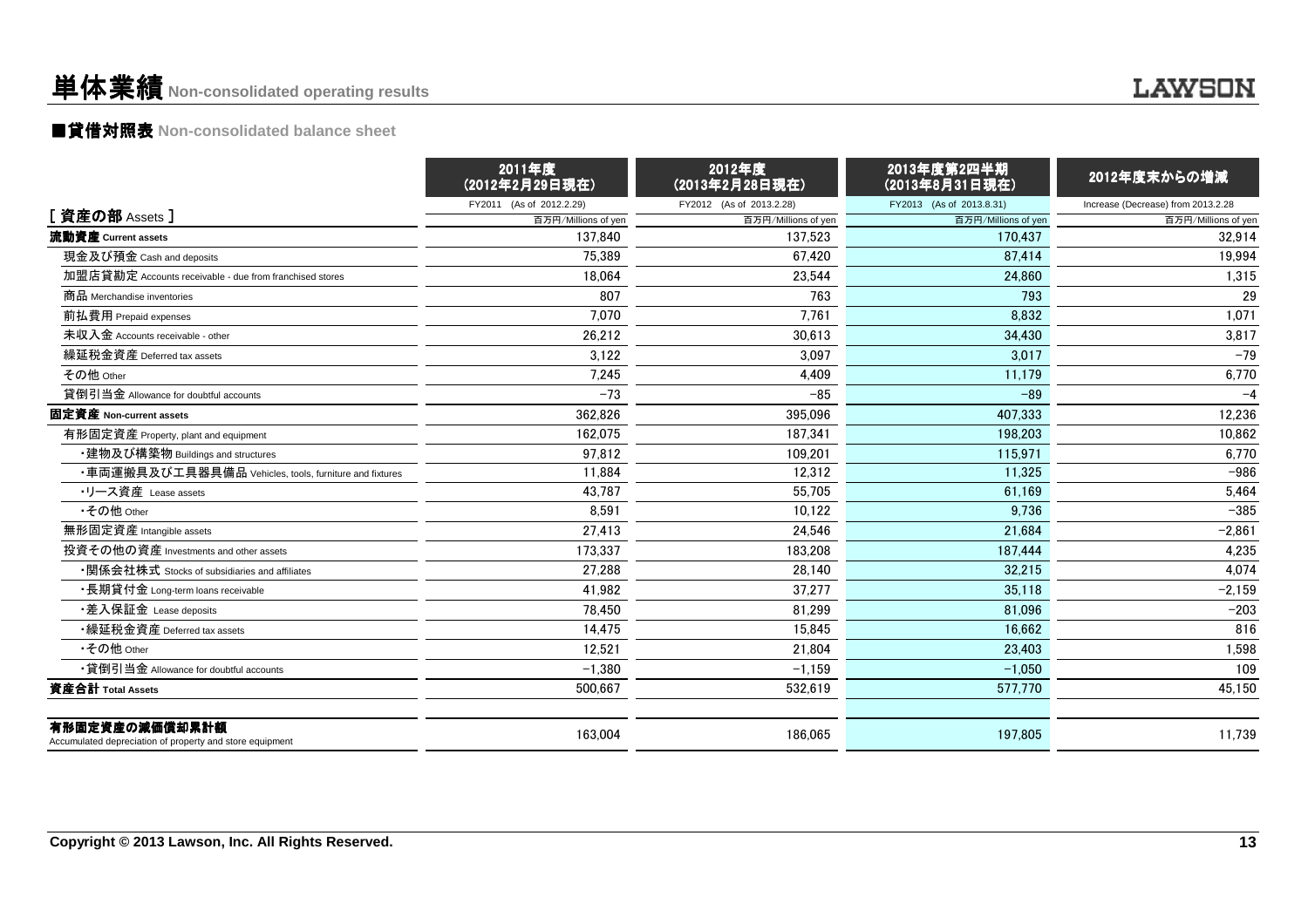# ■貸借対照表 **Non-consolidated balance sheet**

|                                                                             | 2011年度<br>(2012年2月29日現在) | 2012年度<br>(2013年2月28日現在) | 2013年度第2四半期<br>(2013年8月31日現在) | 2012年度末からの増減                       |
|-----------------------------------------------------------------------------|--------------------------|--------------------------|-------------------------------|------------------------------------|
|                                                                             | FY2011 (As of 2012.2.29) | FY2012 (As of 2013.2.28) | FY2013 (As of 2013.8.31)      | Increase (Decrease) from 2013.2.28 |
| [負債の部 Liabilities]                                                          | 百万円/Millions of yen      | 百万円/Millions of yen      | 百万円/Millions of yen           | 百万円/Millions of yen                |
| 流動負債 Current liabilities                                                    | 196,405                  | 205,548                  | 237.152                       | 31,604                             |
| 買掛金 Accounts payable - trade                                                | 72,752                   | 72,727                   | 92,107                        | 19,379                             |
| 加盟店借勘定 Accounts payable - due to franchised stores                          | 1,006                    | 1.062                    | 1,322                         | 259                                |
| リース債務 Lease obligations                                                     | 8,545                    | 11,526                   | 12,716                        | 1,190                              |
| 未払金 Accounts payable - other                                                | 13,902                   | 12,758                   | 19,129                        | 6,371                              |
| 未払法人税等 Income taxes payable                                                 | 14.259                   | 13.614                   | 11.837                        | $-1,777$                           |
| 預り金 Deposits payable                                                        | 63,587                   | 65,443                   | 65,599                        | 156                                |
| 賞与引当金 Provision for bonuses                                                 | 3.012                    | 2.365                    | 1.773                         | $-592$                             |
| ポイント引当金 Provision for point card certificates                               | 556                      | 215                      | 162                           | $-52$                              |
| その他 Other                                                                   | 18,782                   | 25,835                   | 32,504                        | 6,668                              |
| 固定負債 Non-current liabilities                                                | 87,435                   | 99,097                   | 103.573                       | 4,476                              |
| 長期リース債務 Long-term lease obligations                                         | 30,699                   | 41,026                   | 45,884                        | 4,858                              |
| 退職給付引当金 Liability for employees' retirement benefits                        | 8,188                    | 9.108                    | 9.609                         | 501                                |
| 役員退職慰労引当金<br>Provision for retirement benefits to executive officers        | 289                      | 298                      | 326                           | 28                                 |
| 長期預り保証金 Long-term guarantee deposits                                        | 35,718                   | 34.958                   | 33.511                        | $-1,447$                           |
| 資産除去債務 Asset retirement obligations                                         | 11,642                   | 12,999                   | 13,632                        | 633                                |
| その他 Other                                                                   | 897                      | 705                      | 608                           | $-97$                              |
| 負債合計 Total liabilities                                                      | 283,840                  | 304,645                  | 340,726                       | 36,081                             |
| [純資産の部 Net assets ]                                                         |                          |                          |                               |                                    |
| 株主資本 Shareholders' equity                                                   | 216,986                  | 228,068                  | 237,233                       | 9,165                              |
| 資本金 Common stock                                                            | 58,506                   | 58.506                   | 58,506                        |                                    |
| 資本剰余金 Additional paid-in capital                                            | 47,707                   | 47,718                   | 47,731                        | 12                                 |
| 利益剰余金 Retained earnings                                                     | 112,400                  | 123,437                  | 132.568                       | 9,131                              |
| 自己株式 Treasury stock                                                         | $-1,627$                 | $-1,593$                 | $-1,572$                      | 20                                 |
| 評価・換算差額等 Valuation and translation adjustments                              | $-602$                   | $-520$                   | $-760$                        | $-239$                             |
| その他有価証券評価差額金<br>Net unrealized gain (loss) on available-for-sale securities | $-35$                    | 46                       | $-192$                        | $-239$                             |
| 土地再評価差額金 Revaluation reserve for land                                       | $-567$                   | $-567$                   | $-567$                        |                                    |
| 新株予約権 Subscription rights to shares                                         | 442                      | 427                      | 571                           | 144                                |
| 純資産合計 Net assets                                                            | 216,826                  | 227,974                  | 237,044                       | 9,069                              |
| 負債純資産合計 Liabilities and net assets                                          | 500,667                  | 532,619                  | 577,770                       | 45,150                             |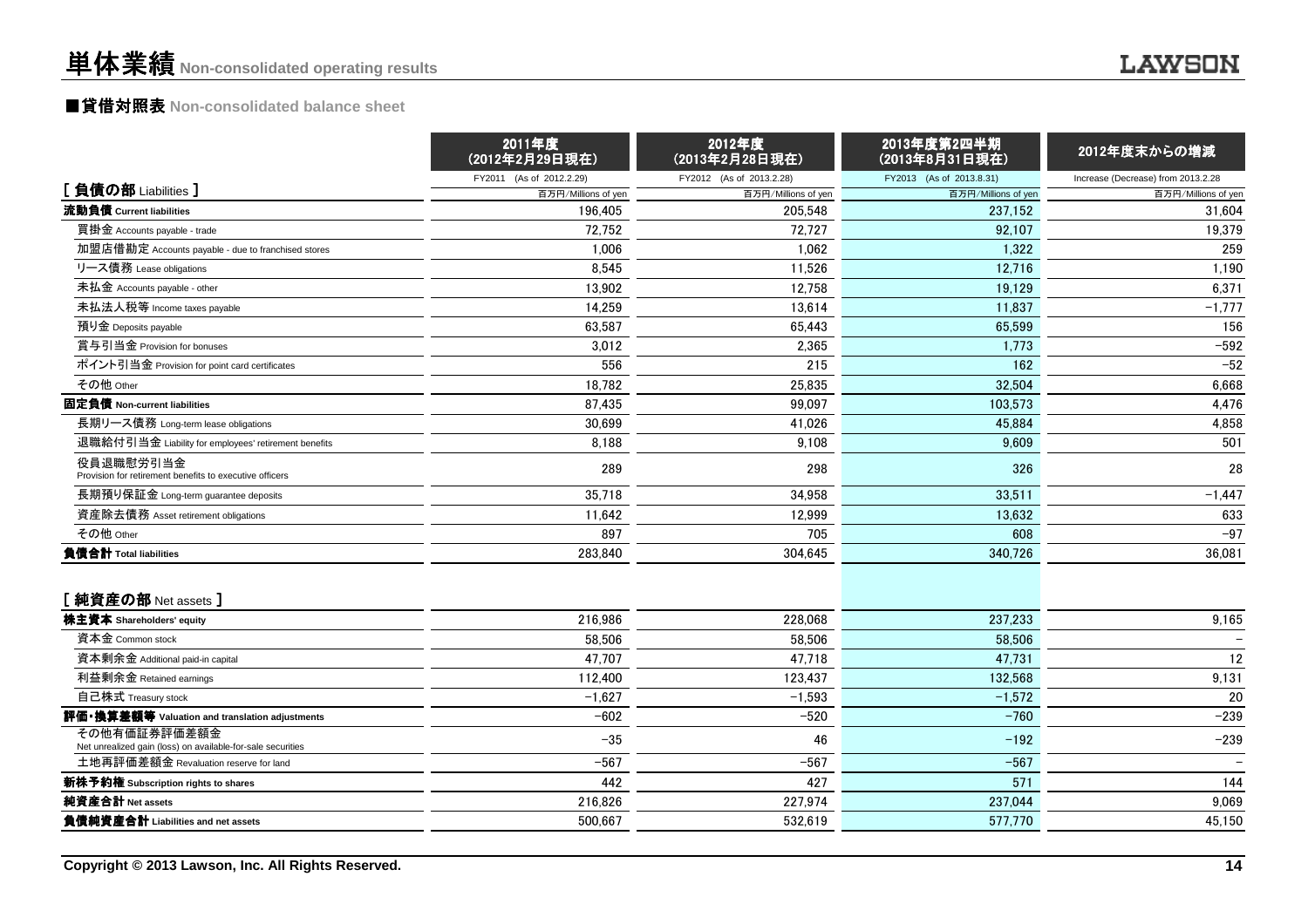# ■国内コンビニエンスストアの店舗数の推移 Number of stores in Japan<sup>\*|</sup>

|                             | 2012年度1H/FY2012          | 2013年度1H/FY2013      | 2013年度計画/FY2013(Forecast) |
|-----------------------------|--------------------------|----------------------|---------------------------|
|                             | 2012.3.1 - 2012.8.31     | 2013.3.1 - 2013.8.31 | 2013.3.1 - 2014.2.28      |
| 単体 Non-consolidated         |                          |                      |                           |
| 開店 Opening (店/Store)        | 529                      | 407                  | 800                       |
| 閉店 Closure (店/Store)        | 99                       | 163                  | 400                       |
| うち置換(-) Re-location(-)      | 35                       | 36                   | $\qquad \qquad$           |
| 純増 Net Increase (店/Store)   | 430                      | 244                  | 400                       |
| 総店舗数 Total number of stores | 9,495                    | 9,996                | 10,152                    |
| グループ会社 Group company        |                          |                      |                           |
| 開店 Opening (店/Store)        | 54                       | 38                   | 150                       |
| <b>閉店</b> Closure (店/Store) | 29                       | 28                   | 50                        |
| うち置換(-) Re-location(-)      | $\overline{\phantom{0}}$ |                      | $\overline{\phantom{0}}$  |
| 純増 Net Increase (店/Store)   | 25                       | 10                   | 100                       |
| 総店舗数 Total number of stores | 1,417                    | 1,388                | 1,478                     |
| グループ計 Total*2               |                          |                      |                           |
| 開店 Opening (店/Store)        | 574                      | 442                  | 950                       |
| 閉店 Closure (店/Store)        | 119                      | 188                  | 450                       |
| うち置換(-) Re-location(-)      | 35                       | 36                   | $\qquad \qquad$           |
| 純増 Net Increase (店/Store)   | 455                      | 254                  | 500                       |
| 総店舗数 Total number of stores | 10,912                   | 11,384               | 11,630                    |

Notes

(注)

\*1 上記の表の数値は、当社グループの運営するコンビニエンスストアの店舗数であり、

(株)九九プラス、(株)ローソン沖縄、(株)ローソン富山、(株)ローソン南九州の運営する店舗数を含みます。

 \*1 The number of stores is a total number of stores operated by the Lawson group including the number of stores operated byNinety-nine Plus, Inc., Lawson Okinawa, Inc. Lawson Toyama, Inc. and Lawson Minamikyushu, Inc.

\*2 The stores of "opening" and "closure" do not include the number of stores which are converted into a different format withinthe Lawson group.

\*2 「グループ計」の「開店」及び「閉店」の数値は、グループ間での業態変更店舗数を除いています。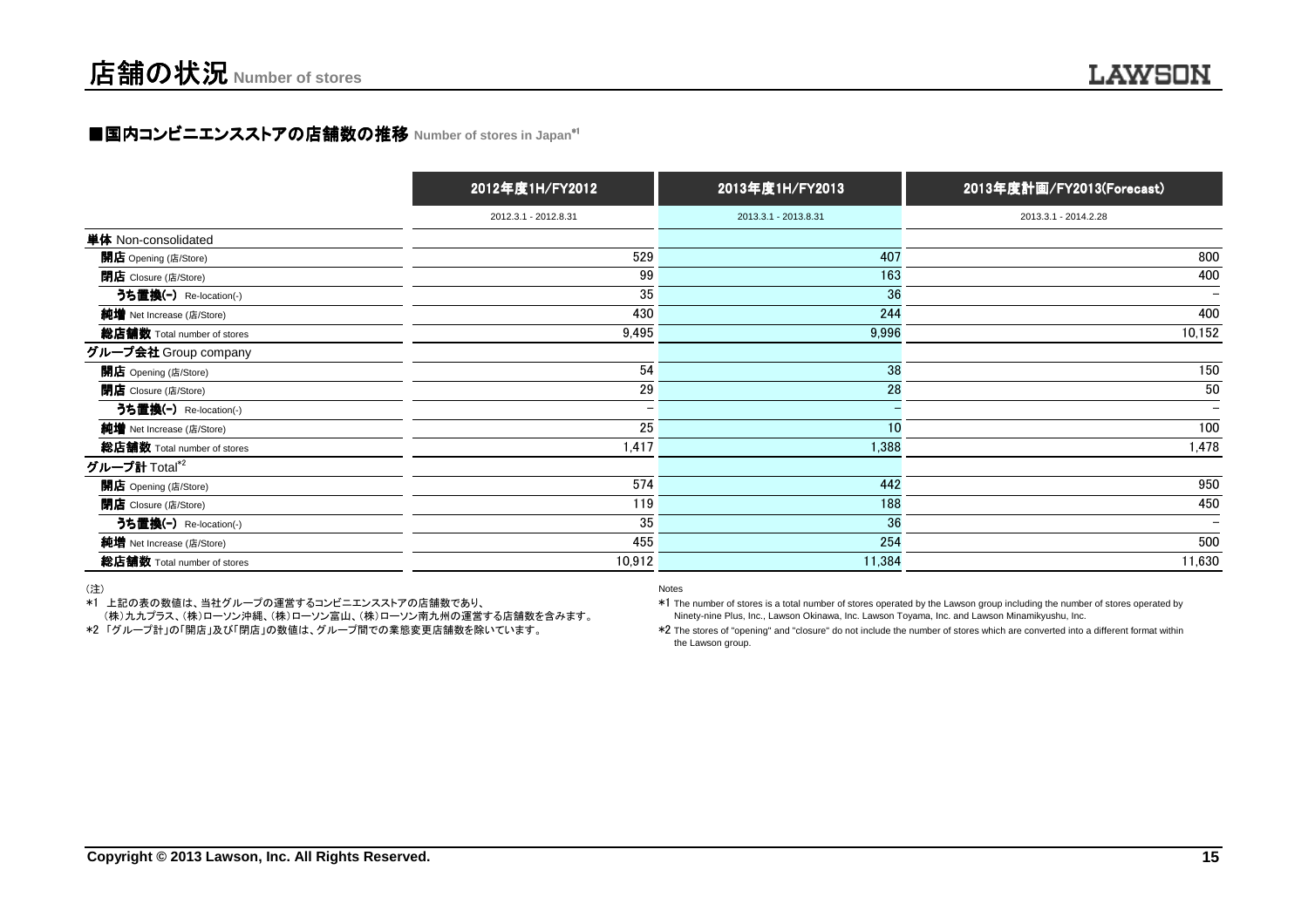# 店舗の状況 Number of stores

### **■国内コンビニエンスストア店舗数 Number of stores in Japan by store type**

|                                                         | 2012年8月                  |                          | 2013年2月                  |                          | 2013年8月        | 期中増加店舗数   |                         |  |
|---------------------------------------------------------|--------------------------|--------------------------|--------------------------|--------------------------|----------------|-----------|-------------------------|--|
|                                                         | August, 2012             |                          | February, 2013           |                          | August, 2013   |           | Net increase (decrease) |  |
|                                                         | 店/Store                  | 構成比/Share                | 店/Store                  | 構成比/Share                | 店/Store        | 構成比/Share | 店/Store                 |  |
| 株式会社ローソン Lawson, Inc.                                   |                          |                          |                          |                          |                |           |                         |  |
| 直営店 Company-owned stores                                |                          |                          |                          |                          |                |           |                         |  |
| ローソン LAWSON                                             | 105                      | 1.0%                     | 106                      | 1.0%                     | 115            | 1.0%      | 9                       |  |
| ナチュラルローソン NATURAL LAWSON                                | 48                       | 0.4%                     | 41                       | 0.4%                     | 39             | 0.3%      | $-2$                    |  |
| 加盟店 Franchised stores                                   | 48                       |                          |                          |                          |                |           |                         |  |
| Bタイプ Type B                                             | 1,293                    | 11.8%                    | 1.292                    | 11.6%                    | 1.263          | 11.1%     | $-29$                   |  |
| Gタイプ Type G                                             | 2.274                    | 20.8%                    | 2.236                    | 20.1%                    | 2.164          | 19.0%     | $-72$                   |  |
| $C$ タイプ $Type C$                                        | 5,718                    | 52.4%                    | 6.008                    | 54.0%                    | 6.345          | 55.7%     | 337                     |  |
| ナチュラルローソン NATURAL LAWSON                                | 57                       | 0.5%                     | 69                       | 0.6%                     | 70             | 0.6%      |                         |  |
| 小計 Subtotal                                             | 9,495                    | 87.0%                    | 9,752                    | 87.6%                    | 9,996          | 87.8%     | 244                     |  |
| 株式会社九九プラス Ninety-nine plus, Inc.                        |                          |                          |                          |                          |                |           |                         |  |
| 直営店 Company-owned stores                                |                          |                          |                          |                          |                |           |                         |  |
| ローソンストア100 LAWSON STORE100                              | 790                      | 7.2%                     | 729                      | 6.5%                     | 663            | 5.8%      | $-66$                   |  |
| 加盟店 Franchised stores                                   |                          |                          |                          |                          |                |           |                         |  |
| ローソンストア100 LAWSON STORE100                              | 401                      | 3.7%                     | 495                      | 4.4%                     | 542            | 4.8%      | 47                      |  |
| 小計 Subtotal                                             | 1,191                    | 10.9%                    | 1,224                    | 11.0%                    | 1,205          | 10.6%     | $-19$                   |  |
| 株式会社ローソン沖縄 Lawson Okinawa, Inc.                         |                          |                          |                          |                          |                |           |                         |  |
| 直営店 Company-owned stores                                | $\overline{2}$           | 0.0%                     |                          | 0.0%                     |                | 0.0%      |                         |  |
| 加盟店 Franchised stores                                   | 151                      | 1.4%                     | 153                      | 1.4%                     | 157            | 1.4%      | 4                       |  |
| 小計 Subtotal                                             | 153                      | 1.4%                     | 154                      | 1.4%                     | 158            | 1.4%      | 4                       |  |
| 株式会社ローソン南九州 Lawson Minamikyushu, Inc.                   |                          |                          |                          |                          |                |           |                         |  |
| 直営店 Company-owned stores                                | $\qquad \qquad -$        | $\overline{\phantom{0}}$ | $\overline{\phantom{0}}$ | $\overline{\phantom{0}}$ | $\overline{2}$ | 0.0%      | $\overline{2}$          |  |
| 加盟店 Franchised stores                                   | $\overline{\phantom{0}}$ | $\overline{\phantom{a}}$ | $\overline{\phantom{0}}$ | $\overline{\phantom{0}}$ | 23             | 0.2%      | 23                      |  |
| 小計 Subtotal                                             | $\qquad \qquad -$        |                          | $\qquad \qquad -$        |                          | 25             | 0.2%      | 25                      |  |
| 国内コンビニエンスストアグループ店舗数計<br>Total number of stores in Japan | 10,912                   | 100.0%                   | 11,130                   | 100.0%                   | 11,384         | 100.0%    | 254                     |  |

Notes

(注)

\*国内コンビニエンスストアグループ店舗数計には、2012年12月に単体に吸収した(株)ローソン富山の運営する店舗を含みます。

\*These figures include the number of stores operated by Lawson Toyama, Inc. which became absorbed into the parent company since December, 2012.

**Copyright © 2013 Lawson, Inc. All Rights Reserved.**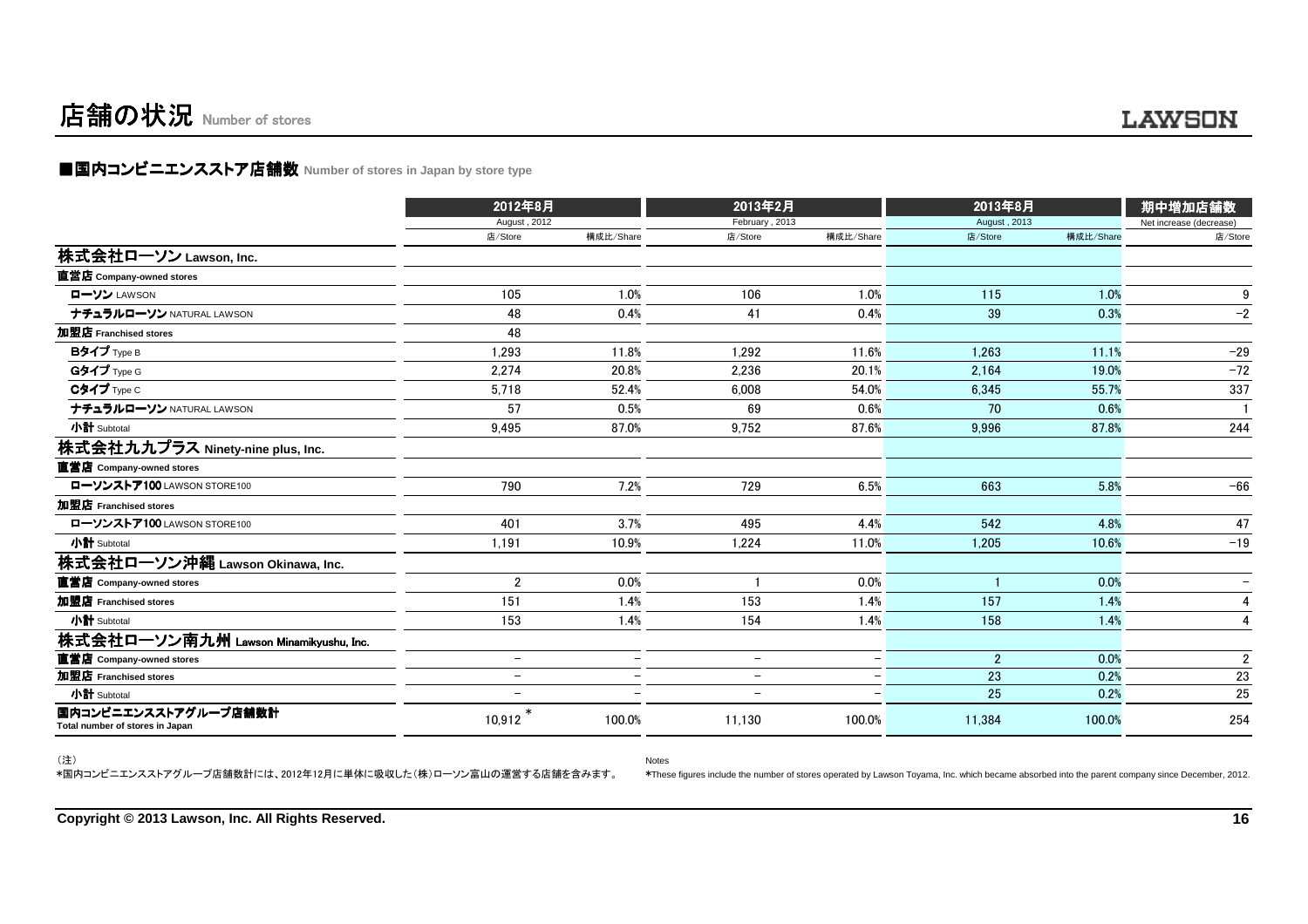### ■海外コンビニエンスストア店舗数<br>Number of convenience stores abroad

**Number of convenience stores abroad**

|                                             | 2012年8月        | 2013年2月        | 2013年8月      | 期中増加店舗数                 |
|---------------------------------------------|----------------|----------------|--------------|-------------------------|
|                                             | August, 2012   | February, 2013 | August, 2013 | Net increase (decrease) |
|                                             | 店/Store        | 店/Store        | 店/Store      | 店/Store                 |
| 上海華聯羅森有限公司<br>Shanghai Hualian Lawson, Inc. | 330            | 305            | 297          | $-8$                    |
| 重慶羅森便利店有限公司<br>Chongqing Lawson, Inc.       | 56             | 49             | 65           | 16                      |
| 大連羅森便利店有限公司<br>Dalian Lawson, Inc.          | 7              | 8              | 12           | 4                       |
| 羅森(北京)有限公司<br>Beijing Lawson, Inc.          |                |                | 2            | $\boldsymbol{2}$        |
| Saha Lawson Co., Ltd.                       |                |                | 15           | 15                      |
| PT MIDI UTAMA INDONESIA Tbk                 | 66             | 83             | 63           | $-20$                   |
| Lawson USA Hawaii, Inc.                     | $\overline{2}$ | $\overline{2}$ |              | $\mathbf 2$             |
| ومساحات والمتحافظ والمنافذة والمستنبذ<br>-  |                |                |              |                         |

#### ■その他セグメントの運営する店舗数

**Number of other segments**

|                                                   | 2012年8月      | 2013年2月        | 2013年8月      | 期中増加店舗数                 |
|---------------------------------------------------|--------------|----------------|--------------|-------------------------|
|                                                   | August, 2012 | February, 2013 | August, 2013 | Net increase (decrease) |
|                                                   | 店/Store      | 店/Store        | 店/Store      | 店/Store                 |
| ローソンHMVエンタテイメント<br>Lawson HMV Entertainment, Inc. | 43           | 46             | 52           |                         |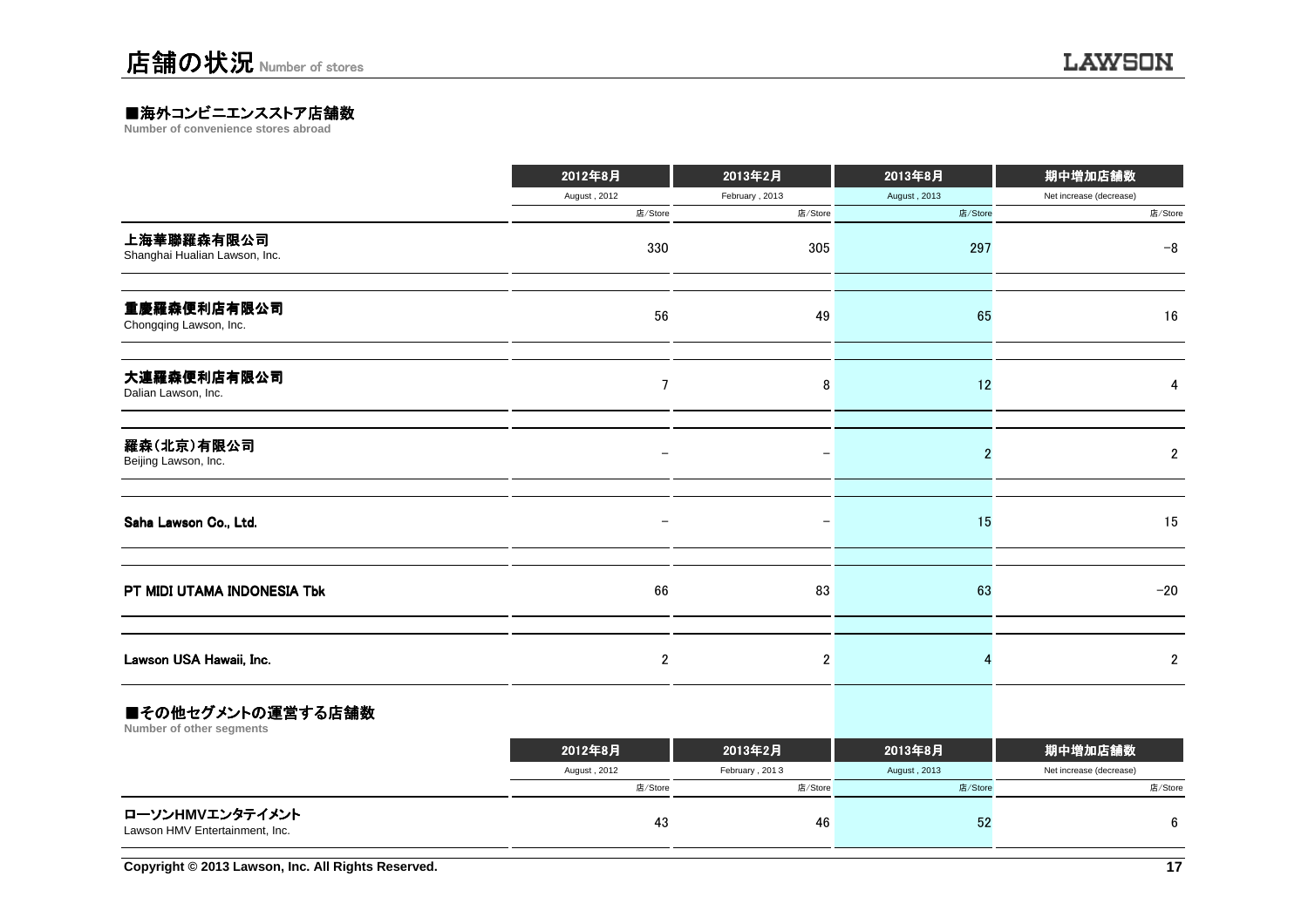#### ■都道府県別店舗分布状況 Number of stores by region and prefecture

|                |                                                              | 2013年2月 |                            |         | 2013年8月          |                                                                                                                          | 期中増加店舗数 |                       |                            |                 |
|----------------|--------------------------------------------------------------|---------|----------------------------|---------|------------------|--------------------------------------------------------------------------------------------------------------------------|---------|-----------------------|----------------------------|-----------------|
|                |                                                              |         | February, 2013             |         |                  | August, 2013                                                                                                             |         |                       | Net increase (decrease)    |                 |
|                |                                                              | ローソン    | ローソンストア<br>100             | グループ計   | ローソン             | ローソンストア<br>100                                                                                                           | グループ計   | ローソン                  | ローソンストア<br>100             | グループ計           |
|                |                                                              | LAWSON  | <b>LAWSON STORE</b><br>100 | Total   | LAWSON           | <b>LAWSON STORE</b><br>100                                                                                               | Total   | LAWSON                | <b>LAWSON STORE</b><br>100 | Total           |
|                |                                                              | 店/Store | 店/Store                    | 店/Store | 店/Store          | 店/Store                                                                                                                  | 店/Store | 店/Store               | 店/Store                    | 店/Store         |
| 北海道 Hokkaido   | 北海道 Hokkaido                                                 | 576     | $\overline{\phantom{m}}$   | 576     | 591              |                                                                                                                          | 591     | 15                    | $\overline{\phantom{0}}$   | 15              |
| 東北 Tohoku      | 青森 Aomori                                                    | 186     | $\overline{\phantom{m}}$   | 186     | 191              | $\qquad \qquad -$                                                                                                        | 191     | 5                     | $\overline{\phantom{m}}$   | $5\phantom{.0}$ |
|                | 岩手 Iwate                                                     | 159     | $\overline{\phantom{m}}$   | 159     | 158              | $\overline{\phantom{m}}$                                                                                                 | 158     | $-1$                  | $\overline{\phantom{m}}$   | $-1$            |
|                | 宮城 Miyagi                                                    | 172     | 28                         | 200     | 179              | 28                                                                                                                       | 207     | $\overline{7}$        | $\overline{\phantom{m}}$   | $\overline{7}$  |
|                | 秋田 Akita                                                     | 168     | $\overline{\phantom{m}}$   | 168     | 176              | $\overline{\phantom{m}}$                                                                                                 | 176     | 8                     | $\overline{\phantom{m}}$   | $\overline{8}$  |
|                | 山形 Yamagata                                                  | 66      | $-$                        | 66      | 68               | $\qquad \qquad -$                                                                                                        | 68      | $\overline{2}$        | $-$                        | $\overline{2}$  |
|                | 福島 Fukushima                                                 | 91      | $\overline{\phantom{m}}$   | 91      | 92               | $\overline{\phantom{m}}$                                                                                                 | 92      | -1                    | $\overline{\phantom{m}}$   | $\mathbf{1}$    |
|                | 小計 Subtotal                                                  | 842     | 28                         | 870     | 864              | 28                                                                                                                       | 892     | 22                    | $-$                        | 22              |
| 関東 Kanto       | 茨城 Ibaraki                                                   | 116     | 8                          | 124     | $\overline{122}$ | 8                                                                                                                        | 130     | 6                     | $-$                        | 6               |
|                | 栃木 Tochigi                                                   | 125     | $\overline{\phantom{m}}$   | 125     | 130              | $\overline{\phantom{a}}$                                                                                                 | 130     | 5                     | $\overline{\phantom{m}}$   | $5\phantom{.0}$ |
|                | 群馬 Gunma                                                     | 80      | $\overline{\phantom{m}}$   | 80      | 84               | $\qquad \qquad -$                                                                                                        | 84      | $\boldsymbol{\Delta}$ | $-$                        | $\overline{4}$  |
|                | 埼玉 Saitama                                                   | 397     | 65                         | 462     | 410              | 63                                                                                                                       | 473     | 13                    | $-2$                       | 11              |
|                | 千葉 Chiba                                                     | 375     | 62                         | 437     | 386              | 62                                                                                                                       | 448     | 11                    | $\overline{\phantom{a}}$   | 11              |
|                | 東京 Tokyo                                                     | 1,133   | 416                        | 1,549   | 1,142            | 416                                                                                                                      | 1,558   | 9                     | $\overline{\phantom{m}}$   | 9               |
|                | 神奈川 Kanagawa                                                 | 606     | 193                        | 799     | 633              | 192                                                                                                                      | 825     | 27                    | $-1$                       | ${\bf 26}$      |
|                | 小計 Subtotal                                                  | 2,832   | 744                        | 3,576   | 2,907            | 741                                                                                                                      | 3,648   | 75                    | $-3$                       | $72\,$          |
| 甲信越 Koshinetsu | 新潟 Niigata                                                   | 114     | $-$                        | 114     | 119              | $\overline{\phantom{m}}$                                                                                                 | 119     | 5                     | $\overline{\phantom{0}}$   | $\overline{5}$  |
|                | 山梨 Yamanashi                                                 | 91      | $\overline{\phantom{0}}$   | 91      | 98               | $\overline{\phantom{m}}$                                                                                                 | 98      | $\overline{7}$        | $\overline{\phantom{m}}$   | $\overline{7}$  |
|                | 長野 Nagano                                                    | 141     | $-$                        | 141     | 149              | $\qquad \qquad -$                                                                                                        | 149     | 8                     | $-$                        | 8               |
|                | 小計 Subtotal                                                  | 346     | $\overline{\phantom{0}}$   | 346     | 366              | $-$                                                                                                                      | 366     | 20                    | $\overline{\phantom{m}}$   | $20\,$          |
| 北陸 Hokuriku    | 富山 Toyama                                                    | 191     | $-$                        | 191     | 184              | $-$                                                                                                                      | 184     | $-7$                  | $\overline{\phantom{m}}$   | $-7$            |
|                | 石川 Ishikawa                                                  | 99      | $\overline{\phantom{0}}$   | 99      | 100              | $\overline{\phantom{a}}$                                                                                                 | 100     |                       | $\overline{\phantom{m}}$   | $\mathbf{1}$    |
|                | 福井 Fukui                                                     | 102     | $\overline{\phantom{0}}$   | 102     | 104              | $\overline{\phantom{m}}$                                                                                                 | 104     | $\overline{2}$        | $\overline{\phantom{m}}$   | $\overline{2}$  |
|                | 小計 Subtotal                                                  | 392     | $\overline{\phantom{0}}$   | 392     | 388              | $\equiv$                                                                                                                 | 388     | $-4$                  | $\overline{\phantom{m}}$   | $-4$            |
| 東海 Tokai       | 静岡 Shizuoka                                                  | 189     | 16                         | 205     | 194              | 13                                                                                                                       | 207     | 5                     | $-3$                       | $\overline{2}$  |
|                | 愛知 Aichi                                                     | 378     | 135                        | 513     | 392              | $\overline{133}$                                                                                                         | 525     | 14                    | $-2$                       | 12              |
|                | 岐阜 Gifu                                                      | 119     | 12                         | 131     | 123              | 12                                                                                                                       | 135     | $\overline{4}$        | $\overline{\phantom{a}}$   | 4               |
|                | 三重 Mie                                                       | 104     |                            | 104     | 109              |                                                                                                                          | 109     | 5                     | $\overline{\phantom{m}}$   | 5               |
|                | 小計 Subtotal                                                  | 790     | 163                        | 953     | 818              | 158                                                                                                                      | 976     | 28                    | $-5$                       | 23              |
| (注)            | 上記の表の数値は、当社グループの運営するコンビニエンスストアの店舗数であり、(株)九九プラスの運営する店舗数を含みます。 |         |                            |         | <b>Notes</b>     | The number of stores is a total number of stores operated by the Lawson group including the number of stores operated by |         |                       |                            |                 |

 The number of stores is a total number of stores operated by the Lawson group including the number of stores operated byNinety-nine Plus, Inc.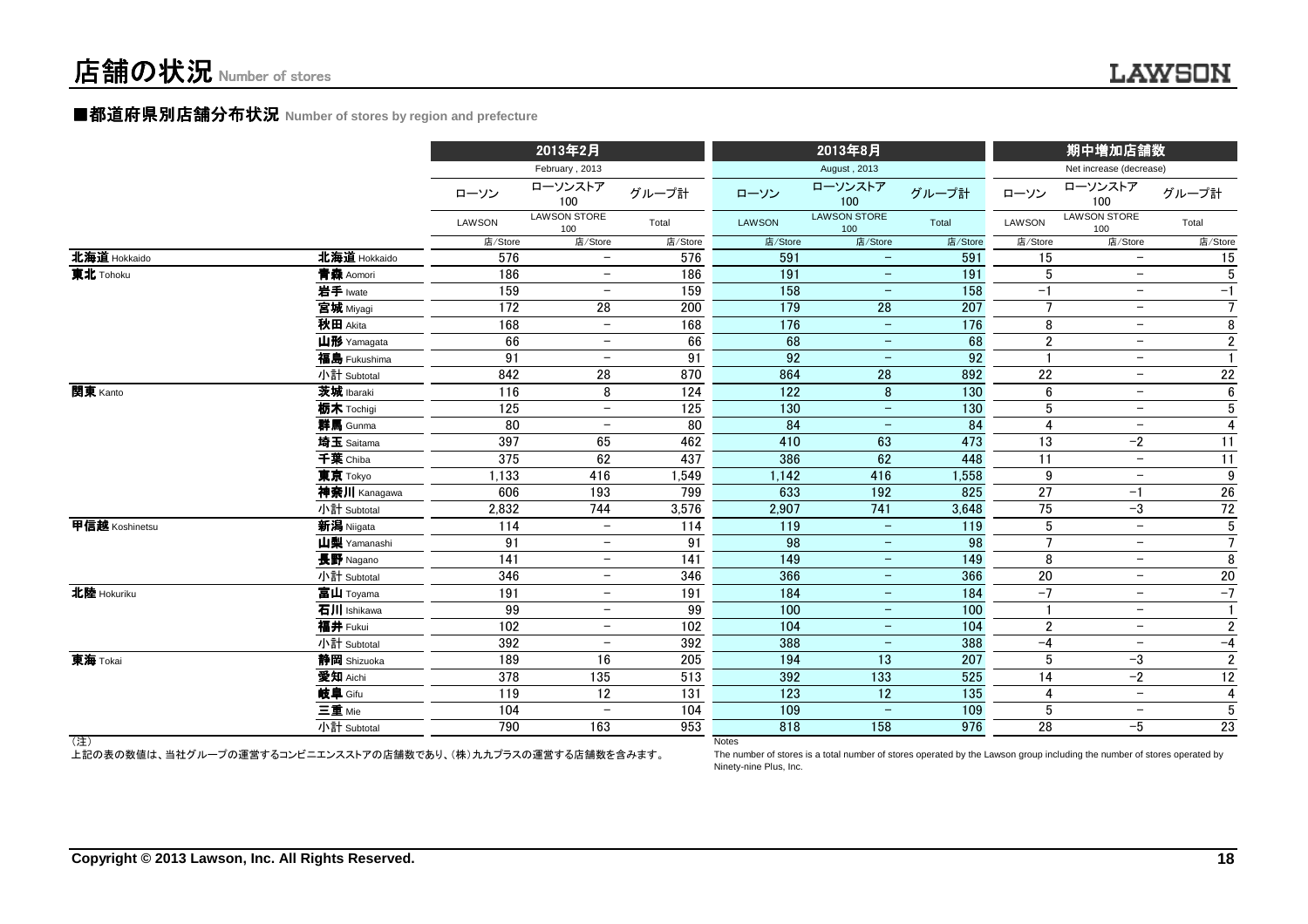#### ■都道府県別店舗分布状況 Number of stores by region and prefecture

|                                                         |                                                         |         | 2013年2月<br>February, 2013  |         |         | 2013年8月<br>August, 2013    |                 |                 | 期中増加店舗数<br>Net increase (decrease) |                  |
|---------------------------------------------------------|---------------------------------------------------------|---------|----------------------------|---------|---------|----------------------------|-----------------|-----------------|------------------------------------|------------------|
|                                                         |                                                         | ローソン    | ローソンストア<br>100             | グループ計   | ローソン    | ローソンストア<br>100             | グループ計           | ローソン            | ローソンストア<br>100                     | グループ計            |
|                                                         |                                                         | LAWSON  | <b>LAWSON STORE</b><br>100 | Total   | LAWSON  | <b>LAWSON STORE</b><br>100 | Total           | <b>LAWSON</b>   | <b>LAWSON STORE</b><br>100         | Total            |
|                                                         |                                                         | 店/Store | 店/Store                    | 店/Store | 店/Store | 店/Store                    | 店/Store         | 店/Store         | 店/Store                            | 店/Store          |
| 近畿 Kinki                                                | 滋賀 Shiga                                                | 128     | $\overline{7}$             | 135     | 130     | $\overline{7}$             | 137             | $\overline{2}$  | $\overline{\phantom{m}}$           | 2                |
|                                                         | 京都 Kyoto                                                | 221     | 45                         | 266     | 224     | 44                         | 268             | 3               | $-1$                               | $\overline{2}$   |
|                                                         | 大阪 Osaka                                                | 848     | 156                        | 1,004   | 851     | 152                        | 1,003           | 3               | $-4$                               | $-1$             |
|                                                         | 兵庫 Hyogo                                                | 550     | 43                         | 593     | 559     | 43                         | 602             | 9               | $\overline{\phantom{m}}$           | $\boldsymbol{9}$ |
|                                                         | 奈良 Nara                                                 | 95      | 5                          | 100     | 97      | $\overline{\mathbf{4}}$    | 101             | $\overline{2}$  | $-1$                               | $\mathbf{1}$     |
|                                                         | 和歌山 Wakayama                                            | 115     | 3                          | 118     | 114     | $\overline{\phantom{0}}$   | 114             | $-1$            | $-3$                               | $-4$             |
|                                                         | 小計 Subtotal                                             | 1,957   | 259                        | 2,216   | 1,975   | 250                        | 2,225           | 18              | $-9$                               | 9                |
| 中国 Chugoku                                              | 鳥取 Tottori                                              | 98      | $\overline{\phantom{a}}$   | 98      | 104     | $\overline{\phantom{a}}$   | 104             | 6               | $\overline{\phantom{m}}$           | $6\phantom{.}$   |
|                                                         | 島根 Shimane                                              | 101     | $\overline{\phantom{m}}$   | 101     | 106     | $\qquad \qquad -$          | 106             | 5               | $\overline{\phantom{m}}$           | $\overline{5}$   |
|                                                         | <b>岡山</b> Okayama                                       | 131     | $\overline{\phantom{m}}$   | 131     | 138     | $\qquad \qquad -$          | 138             | $\overline{7}$  | $\overline{\phantom{m}}$           | $\overline{7}$   |
|                                                         | 広島 Hiroshima                                            | 155     | $-$                        | 155     | 162     | $\overline{\phantom{m}}$   | 162             | $\overline{7}$  | $\overline{\phantom{m}}$           | $\overline{7}$   |
|                                                         | $\mathbf{\dot{\mathsf{\mu}}}$ $\mathbf{\Box}$ Yamaguchi | 114     | $-$                        | 114     | 115     | $\equiv$                   | 115             | $\overline{1}$  | $\overline{\phantom{m}}$           | $\mathbf{1}$     |
|                                                         | 小計 Subtotal                                             | 599     | $\overline{\phantom{m}}$   | 599     | 625     | $\qquad \qquad -$          | 625             | 26              | $\overline{\phantom{m}}$           | ${\bf 26}$       |
| 四国 Shikoku                                              | 徳島 Tokushima                                            | 108     | $\overline{\phantom{m}}$   | 108     | 114     | $\qquad \qquad -$          | 114             | 6               | $\overline{\phantom{m}}$           | $6\phantom{.0}$  |
|                                                         | 香川 Kagawa                                               | 104     | $\overline{\phantom{m}}$   | 104     | 110     | $\qquad \qquad -$          | 110             | 6               | $\overline{\phantom{m}}$           | 6                |
|                                                         | 愛媛 Ehime                                                | 168     | $\overline{\phantom{m}}$   | 168     | 172     | $-$                        | $\frac{1}{172}$ | $\overline{4}$  | $\overline{\phantom{a}}$           | $\overline{4}$   |
|                                                         | 高知 Kochi                                                | 64      | $\overline{\phantom{m}}$   | 64      | 65      | $\qquad \qquad -$          | 65              |                 | $\overline{\phantom{m}}$           | $\mathbf{1}$     |
|                                                         | 小計 Subtotal                                             | 444     | $\overline{\phantom{m}}$   | 444     | 461     | $\overline{\phantom{m}}$   | 461             | 17              | $\overline{\phantom{m}}$           | 17               |
| 九州 Kyushu                                               | 福岡 Fukuoka                                              | 363     | $30\,$                     | 393     | 372     | 28                         | 400             | 9               | $-2$                               | $\overline{7}$   |
|                                                         | 佐賀 Saga                                                 | 65      | $\overline{\phantom{a}}$   | 65      | 63      | $\overline{\phantom{m}}$   | 63              | $-2$            | $\overline{\phantom{m}}$           | $-2$             |
|                                                         | 長崎 Nagasaki                                             | 92      | $\overline{\phantom{m}}$   | 92      | 97      | $\overline{\phantom{a}}$   | $\overline{97}$ | $5\phantom{.0}$ | $\overline{\phantom{m}}$           | $\overline{5}$   |
|                                                         | 熊本 Kumamoto                                             | 103     | $\overline{\phantom{m}}$   | 103     | 106     | $\qquad \qquad -$          | 106             | 3               | $\overline{\phantom{a}}$           | $\overline{3}$   |
|                                                         | 大分 Oita                                                 | 148     | $\overline{\phantom{m}}$   | 148     | 151     | $\overline{\phantom{m}}$   | 151             | $\sqrt{3}$      | $\overline{\phantom{a}}$           | 3                |
|                                                         | 宮崎 Miyazaki                                             | 89      | $\overline{\phantom{m}}$   | 89      | 93      | $\overline{\phantom{m}}$   | 93              | $\overline{4}$  | $\overline{\phantom{m}}$           | $\overline{4}$   |
|                                                         | 鹿児島 Kagoshima                                           | 114     | $\overline{\phantom{m}}$   | 114     | 144     | $\overline{\phantom{a}}$   | 144             | 30              | $\overline{\phantom{m}}$           | 30               |
|                                                         | 小計 Subtotal                                             | 974     | 30                         | 1,004   | 1,026   | 28                         | 1,054           | 52              | $-2$                               | 50               |
| 沖縄 Okinawa                                              | 沖縄 Okinawa                                              | 154     | $\overline{\phantom{m}}$   | 154     | 158     | $\overline{\phantom{m}}$   | 158             | 4               | $\overline{\phantom{m}}$           | $\overline{4}$   |
| 国内コンビニエンスストアグループ店舗数計<br>Total number of stores in Japan |                                                         | 9,906   | 1,224                      | 11,130  | 10,179  | 1,205                      | 11,384          | 273             | $-19$                              | 254              |
| (3)                                                     |                                                         |         |                            |         | Notes   |                            |                 |                 |                                    |                  |

(注) 上記の表の数値は、当社グループの運営するコンビニエンスストアの店舗数であり、(株)九九プラス、(株)ローソン沖縄、(株)ローソン南九州の運営する店舗数を含みます。

 The number of stores is a total number of stores operated by the Lawson group including the number of stores operated byNinety-nine Plus, Inc., , Lawson Okinawa, Inc. and Lawson Minamikyushu, Inc.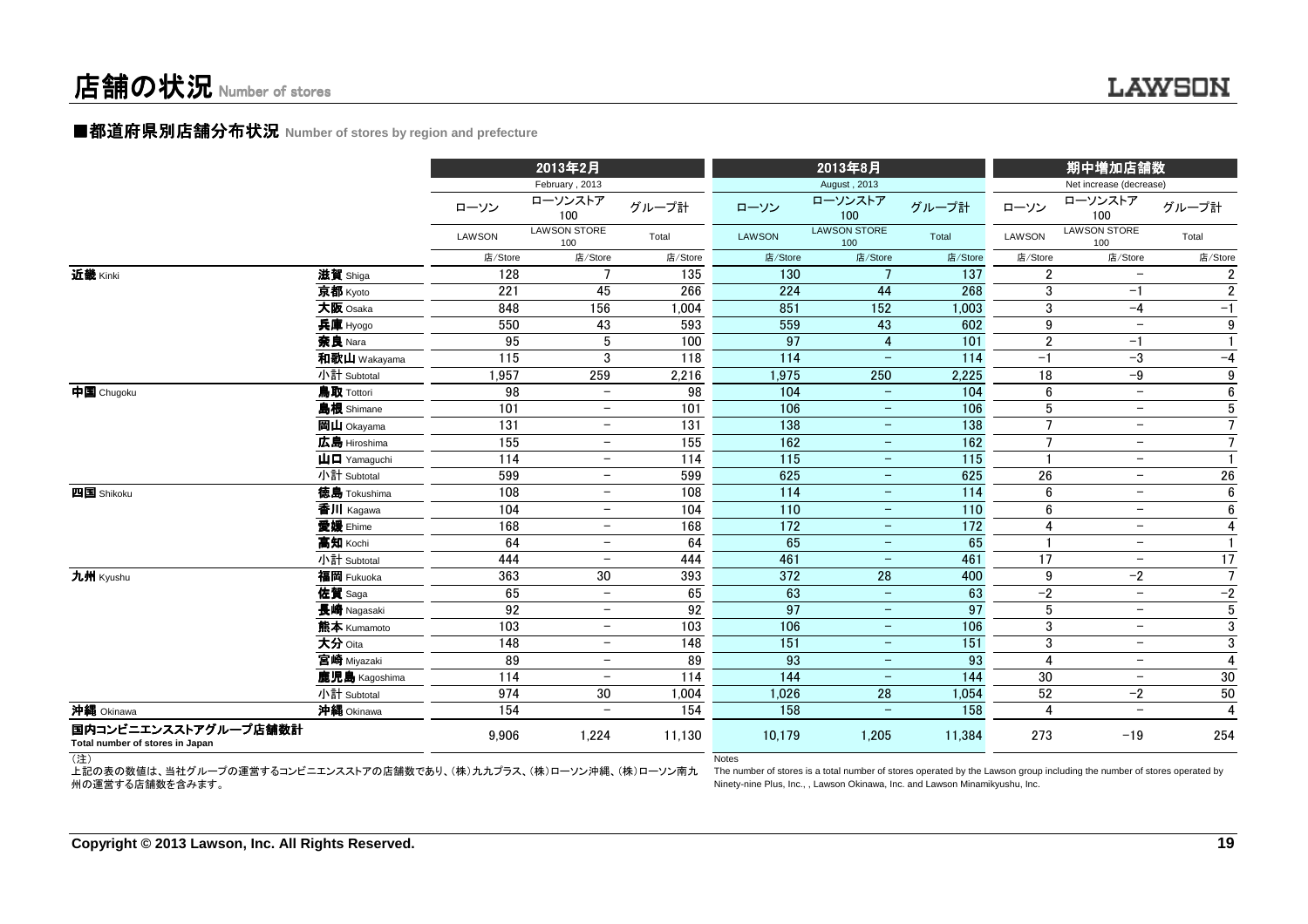# ■既存店売上高前年比及 ■既存店売上高前年比及び既存店総荒利益高前年比 び既存店総荒利益高前年比**Net sales and gross profit of existing stores**

|                                  | 2012年度/FY2012 |              | 2013年度/FY2013 |                          |  |  |
|----------------------------------|---------------|--------------|---------------|--------------------------|--|--|
|                                  | 第2四半期累計期間/1H  | 通期/Full year | 第2四半期累計期間/1H  | 通期計画/Full year(Forecast) |  |  |
|                                  | 前年比/YoY       | 前年比/YoY      | 前年比/YoY       | 前年比/YoY                  |  |  |
| 売上高(単体) Net sales                | 101.0%        | 100.0%       | 99.5%         | 99.8%                    |  |  |
| 総荒利益高(単体)<br>Gross profit        | 102.0%        | 101.2%       | 101.1%        | 101.3%                   |  |  |
| 克上高(連結) Net sales (consolidated) | 100.7%        | 99.8%        | 99.0%         |                          |  |  |

#### ■平均日販**(**単体**) Average daily sales per store (Non-consolidated)**

|                      |                     | 2012年度/FY2012       | 2013年度/FY2013       |  |  |  |
|----------------------|---------------------|---------------------|---------------------|--|--|--|
|                      | 第2四半期累計期間/1H        | 通期/Full year        | 第2四半期累計期間/1H        |  |  |  |
|                      | 千円/Thousands of yen | 千円/Thousands of yen | 千円/Thousands of yer |  |  |  |
| 全店 All stores        | 558                 | 547                 | 552                 |  |  |  |
| <b>新店</b> New stores | 533                 | 498                 | 514                 |  |  |  |
|                      |                     |                     |                     |  |  |  |

### ■既存店客数及び客単価(単体) Average number of customers and average spending per customer at exsisting stores (Non-consolidated)<br>● 2013年度

|                           |                  |         | 2012年度/FY2012    |         | 2013年度/FY2013    |         |
|---------------------------|------------------|---------|------------------|---------|------------------|---------|
|                           | 第2四半期累計期間/1H     |         | 通期/Full year     |         | 第2四半期累計期間/1H     |         |
|                           | 人·円/Persons, Yen | 前年比/YoY | 人·円/Persons, Yen | 前年比/YoY | 人·円/Persons, Yen | 前年比/YoY |
| 客数 Number of customers    | 894              | 99.8%   | 873              | 99.4%   | 879              | 99.4%   |
| 客単価 Spending per customer | 597              | 101.2%  | 599              | 100.6%  | 594              | 100.1%  |
|                           |                  |         |                  |         |                  |         |

## ■全店商品別販売構成の推移及び総荒利益率の状況(単体) sales and gross profit margin by merchandise category at store level (All stores, non-consolidated)<br>→ 2012年度/EY2013

|                                   |                                                                                                            |              | 2012年度/FY2012                      |                          |              |                                    |                                                                 |        | 2013年度/FY2013                      |                                     |
|-----------------------------------|------------------------------------------------------------------------------------------------------------|--------------|------------------------------------|--------------------------|--------------|------------------------------------|-----------------------------------------------------------------|--------|------------------------------------|-------------------------------------|
|                                   |                                                                                                            | 第2四半期累計期間/1H |                                    |                          | 通期/Full year |                                    | 第2四半期累計期間/1H                                                    |        |                                    | 通期計画/Full year(Forecast)            |
|                                   | 十億円                                                                                                        | 構成比          | 総荒利益率                              | 十億円                      | 構成比          | 総荒利益率                              | 十億円                                                             | 構成比    | 総荒利益率                              | 総荒利益率<br><b>Gross Profit Margin</b> |
| ファストフード Fast foods                | Billions of yen<br>177.2                                                                                   | 20.6%        | Share Gross Profit Margin<br>38.0% | Billions of yen<br>352.6 | 20.8%        | Share Gross Profit Margin<br>38.4% | Billions of yen<br>197.3                                        | 22.2%  | Share Gross Profit Margin<br>38.4% |                                     |
|                                   | 110.5                                                                                                      | 12.8%        | 34.8%                              | 213.0                    | 12.6%        | 34.4%                              | 112.1                                                           | 12.6%  | 34.4%                              |                                     |
| <b>日配食品</b> Daily delivered foods |                                                                                                            |              |                                    |                          |              |                                    |                                                                 |        |                                    |                                     |
| 加工食品 Processed foods              | 483.0                                                                                                      | 56.2%        | 23.9%                              | 948.9                    | 56.0%        | 23.9%                              | 492.3                                                           | 55.3%  | 24.1%                              |                                     |
| うち、タバコ Cigarettes                 | 241.6                                                                                                      | 28.1%        | 10.5%                              | 475.1                    | 28.1%        | 10.5%                              | 243.6                                                           | 27.4%  | 10.5%                              |                                     |
| 非食品 Non-food products             | 89.0                                                                                                       | 10.4%        | 45.7%                              | 178.7                    | 10.6%        | 45.6%                              | 87.8                                                            | 9.9%   | 48.3%                              |                                     |
| <b>合計</b> Total                   | 859.8                                                                                                      | 100.0%       | 30.4%                              | 1.693.4                  | 100.0%       | 30.5%                              | 889.6                                                           | 100.0% | 30.9%                              | 31.0%                               |
| (注)                               |                                                                                                            |              |                                    |                          | Notes        |                                    |                                                                 |        |                                    |                                     |
| 非食品の総荒利益率は、手数料収入を含め算出しております。      |                                                                                                            |              |                                    |                          |              |                                    | Gross profit of non-food products includes service commissions. |        |                                    |                                     |
| 分類 Category                       |                                                                                                            |              |                                    |                          |              |                                    |                                                                 |        |                                    |                                     |
| ファストフード Fast foods                | 米飯・麺・調理パン(サンドイッチ等)・デリカ・ファストフード 等 Rice, noodles, bread, delicatessen items, over-the-counter fast foods.    |              |                                    |                          |              |                                    |                                                                 |        |                                    |                                     |
| 日配食品 Daily delivered foods        | ベーカリー・デザート・アイスクリーム・生鮮食品 等 Bakery items, desserts, ice cream, perishable food (vegetable, fruits and meat). |              |                                    |                          |              |                                    |                                                                 |        |                                    |                                     |
| 加工食品 Processed foods              | 飲料・酒類・タバコ・加工食品・菓子 等 Soft drinks, alcoholic drinks, cigarettes, processed foods, confectioneries.           |              |                                    |                          |              |                                    |                                                                 |        |                                    |                                     |
| <b>非食品</b> Non-food products      | 日用品•本•雜誌 等 Daily necessities, books, magazines, online merchandise sales and services.                     |              |                                    |                          |              |                                    |                                                                 |        |                                    |                                     |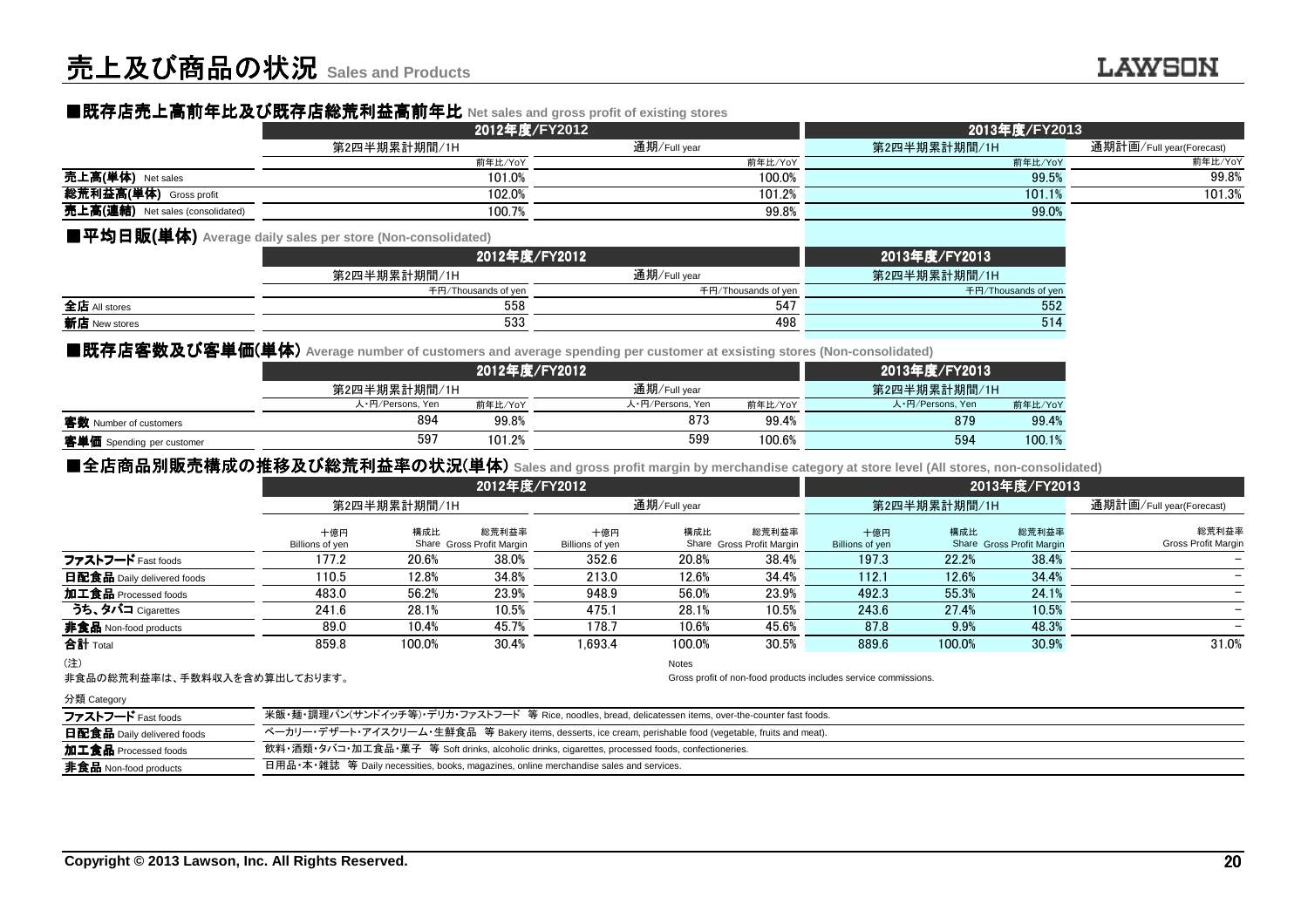# ■酒・タバコ取扱店及び24時間営業店舗数 時間営業店舗数、駐車場設置店舗数 、駐車場設置店舗数 **Liquor-licensed, cigarette-licensed, 24-hour operating and parking-lot equipped stores**

|                                             |              | 2012年度/FY2012       |              |                     | 2013年度/FY2013 |                     |  |
|---------------------------------------------|--------------|---------------------|--------------|---------------------|---------------|---------------------|--|
|                                             | 第2四半期累計期間/1H |                     | 通期/Full year |                     | 第2四半期累計期間/1H  |                     |  |
|                                             | 店/Store      | 総店舗数に占める割合<br>Share | 店/Store      | 総店舗数に占める割合<br>Share | 店/Store       | 総店舗数に占める割合<br>Share |  |
| <b>酒取扱店</b> Liquor-licensed stores          | 9.430        | 99.3%               | 9.579        | 98.2%               | 9.788         | 97.9%               |  |
| タバコ取扱店 Cigarette-licensed stores            | 9.053        | 95.3%               | 9.132        | 93.6%               | 9.360         | 93.6%               |  |
| 24時間営業店 24-hour operating stores            | 9.220        | 97.1%               | 9.476        | 97.2%               | 9.712         | 97.2%               |  |
| 駐車場設置店<br>Stores equipped with parking lots | 7.056        | 74.3%               | 7.199        | 73.8%               | 7.429         | 74.3%               |  |

# ■平均在庫(全店 期末1店舗当たり平均在庫売価)<br>Inventory turnover in davs (based on total stores, inventory per

**Inventory turnover in days (based on total stores, inventory per store)**

|                                 |                                | 2012年度/FY2012 |                                |         | 2013年度/FY2013                  |         |  |
|---------------------------------|--------------------------------|---------------|--------------------------------|---------|--------------------------------|---------|--|
|                                 | 第2四半期累計期間/1H                   |               | 通期/Full vear                   |         | 第2四半期累計期間/1H                   |         |  |
|                                 | 千円・日<br>Thousands of yen, days | 前年比/YoY       | 千円・日<br>Thousands of yen, days | 前年比/YoY | 千円・日<br>Thousands of yen, days | 前年比/YoY |  |
| 在庫 Inventory                    | 6.554                          | 104.9%        | 6.505                          | 101.5%  | 6.642                          | 101.3%  |  |
| 在庫日数 Inventory turnover in days | 13.0                           | 103.2%        | 13.2                           | 102.8%  | 13.5                           | 104.5%  |  |

#### ■売場面積(全店) **Area of floor (total stores)**

|                      |                              | 2012年度/FY2012 | 2013年度/FY2013                |              |                              |         |
|----------------------|------------------------------|---------------|------------------------------|--------------|------------------------------|---------|
|                      |                              | 第2四半期累計期間/1H  |                              | 通期/Full year | 第2四半期累計期間/1H                 |         |
|                      | m <sup>2</sup> /Square meter | 前年比/YoY       | m <sup>-</sup> /Square meter | 前年比/YoY      | m <sup>2</sup> /Square meter | 前年比/YoY |
| 全店売場面積 Area of floor | .053.764                     | 105.8%        | .084.739                     | 107.6%       | 152.772                      | 109.4%  |
|                      |                              |               |                              |              |                              |         |

### ■収納代行業務の状況(全店) Third party bill settlement (total stores)<br>*?*

|                                |                                     | 2012年度/FY2012 |                                     |              | 2013年度/FY2013                       |         |  |
|--------------------------------|-------------------------------------|---------------|-------------------------------------|--------------|-------------------------------------|---------|--|
|                                |                                     | 第2四半期累計期間/1H  |                                     | 通期/Full year | 第2四半期累計期間/1H                        |         |  |
|                                | 百万円、百万件<br>Millions of yen, million | 前年比/YoY       | 百万円、百万件<br>Millions of yen, million | 前年比/YoY      | 百万円、百万件<br>Millions of yen, million | 前年比/YoY |  |
| <b>収納金額</b> Transaction amount | .009.698                            | 111.0%        | 1.879.679                           | 108.9%       | 1.071.315                           | 106.1%  |  |
| 取扱件数 Number of settlement      | 97.4                                | 108.7%        | 190.4                               | 107.1%       | 102.1                               | 104.9%  |  |
| 手数料収入 Commission revenues      | 5.227                               | 109.3%        | 10.191                              | 107.4%       | 5.471                               | 104.7%  |  |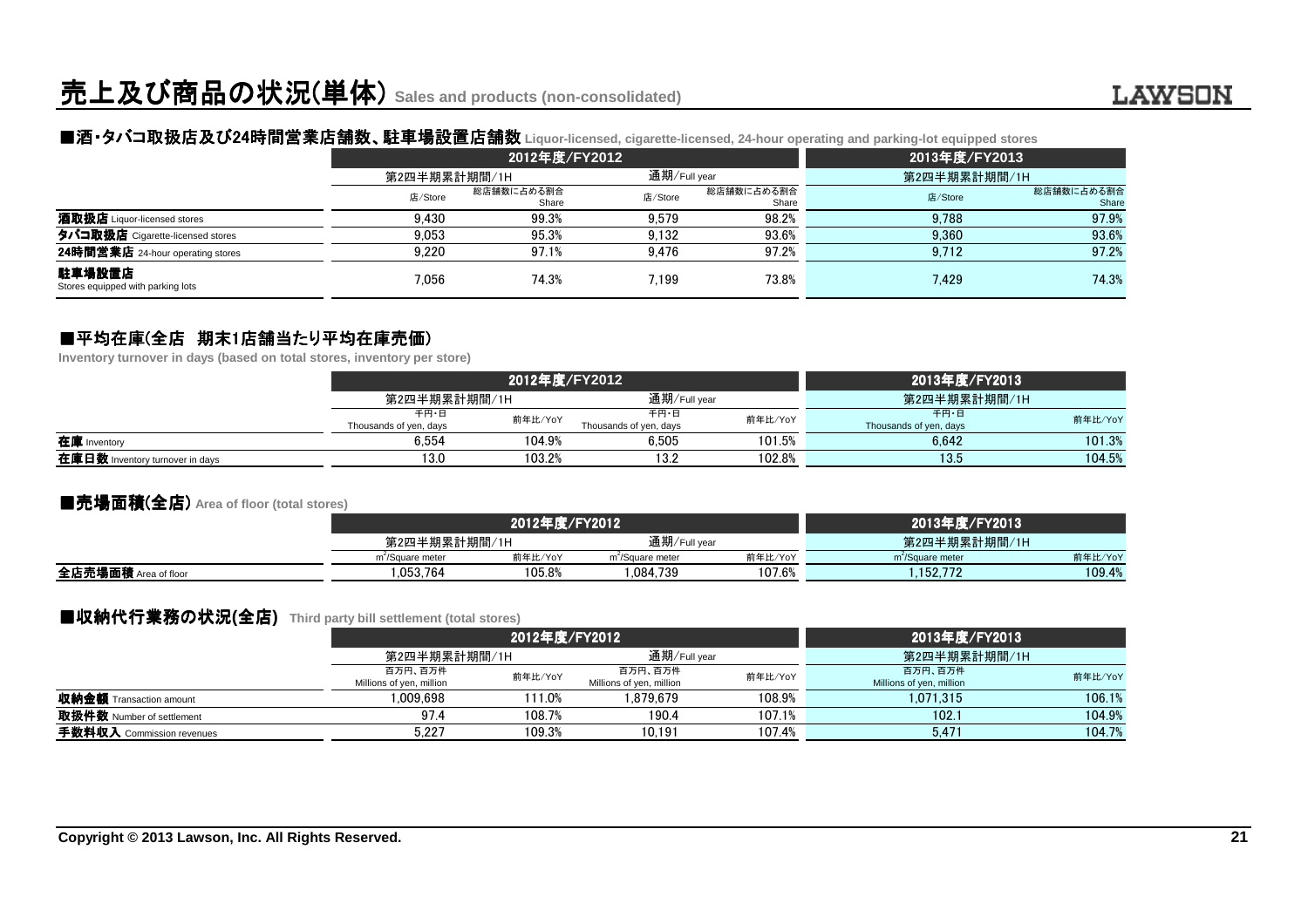# 従業員の状況(連結) **Number of employees (consolidated)**

#### **LAWSON**

|                                            | 2012年度/FY2012 |                             |              |                             | 2013年度/FY2013 |                             |  |
|--------------------------------------------|---------------|-----------------------------|--------------|-----------------------------|---------------|-----------------------------|--|
|                                            | 第2四半期累計期間/1H  |                             | 通期/Full year |                             | 第2四半期累計期間/1H  |                             |  |
|                                            | 人/Persons     | 期首差/Net increase (decrease) | 人/Persons    | 期首差/Net increase (decrease) | 人/Persons     | 期首差/Net increase (decrease) |  |
| 単体 Non-consolidated                        |               |                             |              |                             |               |                             |  |
| 従業員数 Employees                             | 3.490         | 148                         | 3,482        | 140                         | 3,569         | 87                          |  |
| パートタイマー<br>Part-time and temporary workers | 2.043         | $-120$                      | 1.964        | $-199$                      | 1.900         | $-64$                       |  |
| 連結子会社 Consolidated subsidiaries            |               |                             |              |                             |               |                             |  |
| 従業員数 Employees                             | 2.865         | $-268$                      | 2.922        | $-211$                      | 2,807         | $-115$                      |  |
| パートタイマー<br>Part-time and temporary workers | 7.461         | 606                         | 6.881        | 26                          | 6.007         | $-874$                      |  |
| 連結計 Consolidated                           |               |                             |              |                             |               |                             |  |
| 従業員数 Employees                             | 6,355         | $-120$                      | 6.404        | $-71$                       | 6,376         | $-28$                       |  |
| パートタイマー<br>Part-time and temporary workers | 9.504         | 486                         | 8.845        | $-173$                      | 7.907         | $-938$                      |  |